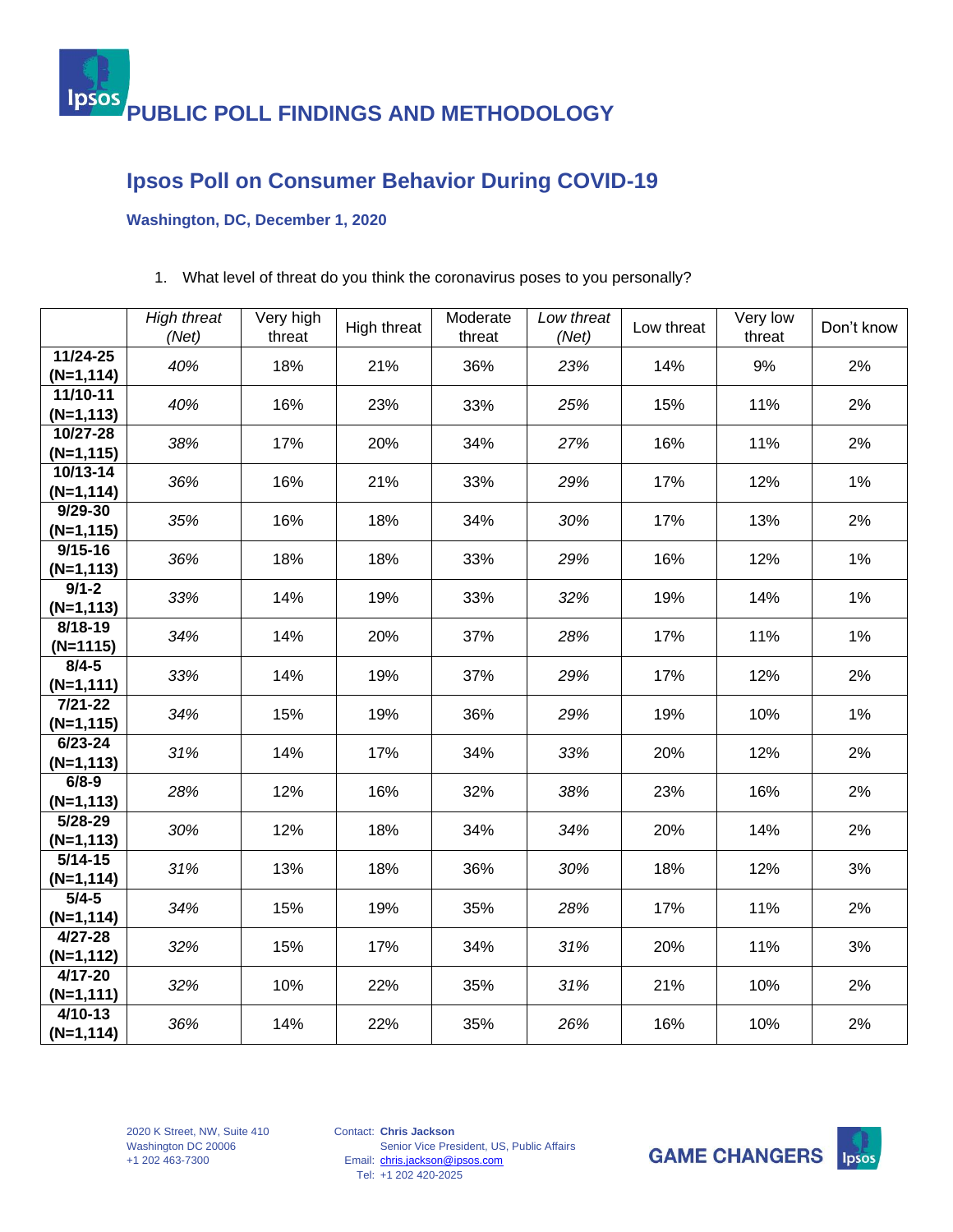

2. There are often several phases or stages that people go through when times are hard. Which one of the following phases do you feel best describes your current situation regarding the COVID-19 pandemic?

|             | The<br>pandemic<br>has not<br>reached<br>my area,<br>and so far<br>there are<br>no<br>restrictions | am<br>getting<br>ready for<br>possible<br>new<br>restrictions,<br>preparing,<br>and<br>stockpiling<br>supplies<br>where<br>possible | I am<br>reacting<br>day-by-day<br>to the<br>restrictions<br>and<br>establishing<br>new<br>routines | I have<br>adapted to<br>the<br>restrictions<br>and settled<br>into new<br>routines | It seems<br>restrictions<br>will soon<br>be lifted in<br>my area | I am<br>starting to<br>do some<br>things<br>again that<br>used to be<br>restricted | I am doing<br>most of<br>the things I<br>used to do<br>pre-<br><b>COVID</b> | I feel the<br>pandemic<br>is behind<br>me and<br>am moving<br>on with life |
|-------------|----------------------------------------------------------------------------------------------------|-------------------------------------------------------------------------------------------------------------------------------------|----------------------------------------------------------------------------------------------------|------------------------------------------------------------------------------------|------------------------------------------------------------------|------------------------------------------------------------------------------------|-----------------------------------------------------------------------------|----------------------------------------------------------------------------|
| 11/24-25    | 2%                                                                                                 | 19%                                                                                                                                 | 24%                                                                                                | 37%                                                                                | 1%                                                               | 4%                                                                                 | 9%                                                                          | 3%                                                                         |
| 11/10-11    | 4%                                                                                                 | 16%                                                                                                                                 | 20%                                                                                                | 41%                                                                                | 2%                                                               | 6%                                                                                 | 7%                                                                          | 4%                                                                         |
| 10/27-28    | 4%                                                                                                 | 13%                                                                                                                                 | 17%                                                                                                | 41%                                                                                | 3%                                                               | 9%                                                                                 | 8%                                                                          | 4%                                                                         |
| 10/13-14    | 3%                                                                                                 | 11%                                                                                                                                 | 17%                                                                                                | 40%                                                                                | 4%                                                               | 11%                                                                                | 9%                                                                          | 4%                                                                         |
| $9/29 - 30$ | 5%                                                                                                 | 10%                                                                                                                                 | 13%                                                                                                | 39%                                                                                | 5%                                                               | 12%                                                                                | 10%                                                                         | $5%$                                                                       |
| $9/15 - 16$ | 3%                                                                                                 | 7%                                                                                                                                  | 16%                                                                                                | 42%                                                                                | 6%                                                               | 11%                                                                                | 9%                                                                          | 5%                                                                         |
| $9/1 - 2$   | 3%                                                                                                 | 7%                                                                                                                                  | 14%                                                                                                | 43%                                                                                | 6%                                                               | 13%                                                                                | 9%                                                                          | 4%                                                                         |
| $8/18 - 19$ | 2%                                                                                                 | 9%                                                                                                                                  | 20%                                                                                                | 42%                                                                                | 5%                                                               | 13%                                                                                | 7%                                                                          | 3%                                                                         |
| $8/4 - 5$   | 2%                                                                                                 | 9%                                                                                                                                  | 21%                                                                                                | 42%                                                                                | 3%                                                               | 11%                                                                                | 9%                                                                          | 3%                                                                         |
| $7/21 - 22$ | 3%                                                                                                 | 11%                                                                                                                                 | 20%                                                                                                | 38%                                                                                | 4%                                                               | 12%                                                                                | 8%                                                                          | 4%                                                                         |
| $6/23 - 24$ | 3%                                                                                                 | 7%                                                                                                                                  | 17%                                                                                                | 33%                                                                                | 9%                                                               | 18%                                                                                | 9%                                                                          | 4%                                                                         |
| $6/8 - 9$   | 3%                                                                                                 | $5%$                                                                                                                                | 15%                                                                                                | 27%                                                                                | 21%                                                              | 10%                                                                                | 6%                                                                          | 3%                                                                         |
| $5/28-29$   | 2%                                                                                                 | 5%                                                                                                                                  | 13%                                                                                                | 37%                                                                                | 18%                                                              | 13%                                                                                | 8%                                                                          | 4%                                                                         |
| $5/14-15$   | 2%                                                                                                 | 5%                                                                                                                                  | 16%                                                                                                | 33%                                                                                | 22%                                                              | 10%                                                                                | 7%                                                                          | 5%                                                                         |
| $5/4 - 5$   | 2%                                                                                                 | 6%                                                                                                                                  | 18%                                                                                                | 41%                                                                                | 17%                                                              | 5%                                                                                 | 8%                                                                          | 3%                                                                         |
| $4/27 - 28$ | 2%                                                                                                 | 5%                                                                                                                                  | 17%                                                                                                | 41%                                                                                |                                                                  | $\overline{\phantom{m}}$                                                           |                                                                             | 4%                                                                         |

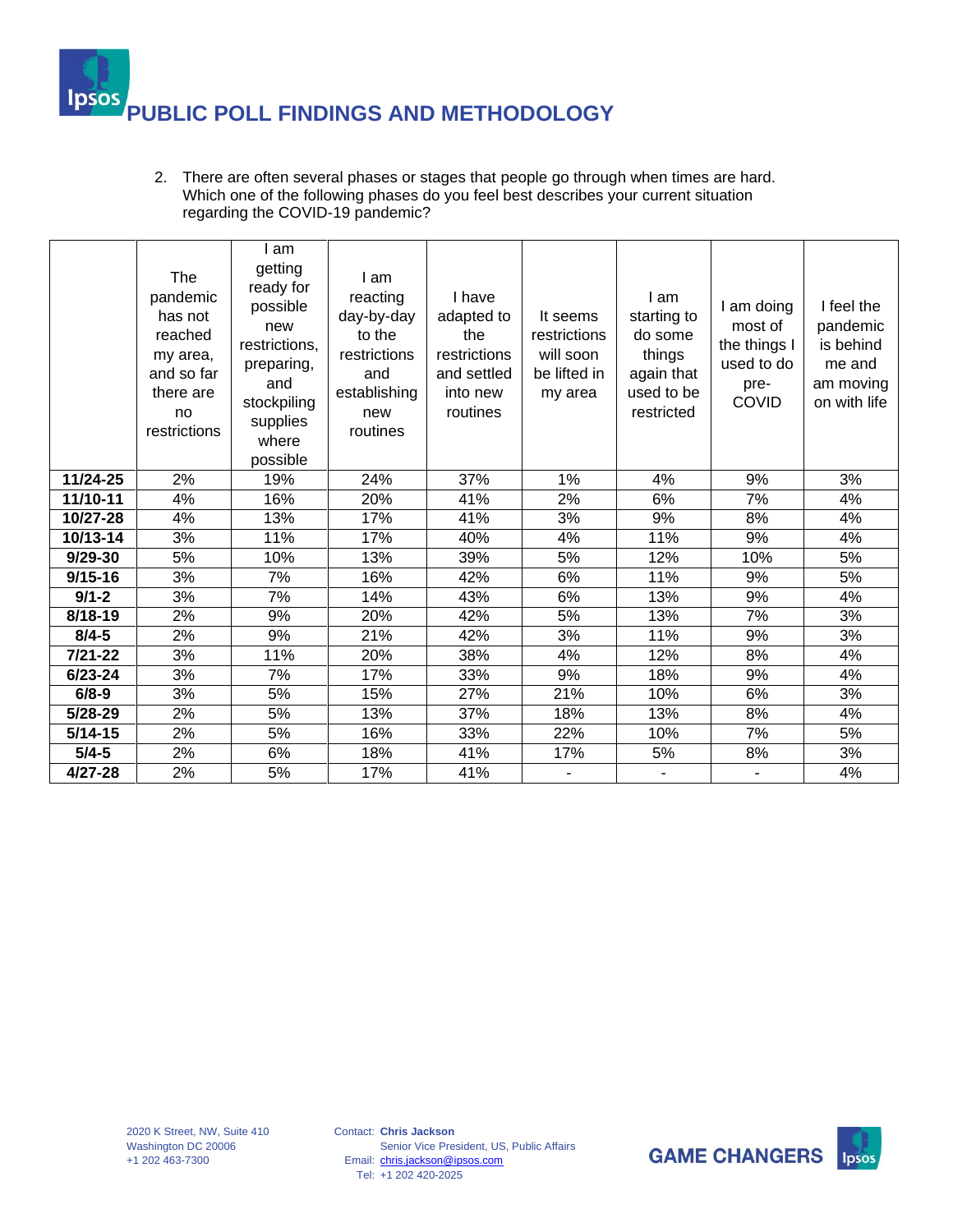

3. When it comes to planning for the future after the COVID-19 pandemic, which of the following best describes you?

|             | I'm stuck about | I have a lot of | I have some | I have no   |
|-------------|-----------------|-----------------|-------------|-------------|
|             | what to do next | uncertainty     | uncertainty | uncertainty |
| 11/24-25    | 9%              | 29%             | 46%         | 16%         |
| 11/10-11    | 9%              | 31%             | 46%         | 14%         |
| 10/27-28    | 12%             | 32%             | 42%         | 13%         |
| 10/13-14    | 11%             | 30%             | 43%         | 16%         |
| $9/29-30$   | 11%             | 29%             | 43%         | 18%         |
| $9/15 - 16$ | 10%             | 29%             | 43%         | 18%         |
| $9/1 - 2$   | 9%              | 32%             | 42%         | 16%         |
| $8/18 - 19$ | 11%             | 33%             | 44%         | 13%         |
| $8/4 - 5$   | 9%              | 31%             | 45%         | 15%         |
| $7/21 - 22$ | 10%             | 32%             | 46%         | 12%         |
| $6/23 - 24$ | 7%              | 32%             | 46%         | 15%         |
| $6/8 - 9$   | 7%              | 30%             | 46%         | 18%         |
| $5/28-29$   | 7%              | 28%             | 48%         | 18%         |
| $5/14-15$   | 10%             | 30%             | 42%         | 18%         |
| $5/4 - 5$   | 9%              | 33%             | 44%         | 15%         |

4. On a five-point scale, with 5 being intolerable and 1 being not a problem at all, how much do COVID-19 restrictions in your area impact you personally? You may choose any number in between.

|             | 5 - Intolerable |     | 3   | 2   | 1 - Not a problem |
|-------------|-----------------|-----|-----|-----|-------------------|
|             |                 | 4   |     |     | at all            |
| 11/24-25    | 6%              | 16% | 44% | 23% | 10%               |
| 11/10-11    | 8%              | 18% | 41% | 22% | 11%               |
| 10/27-28    | 8%              | 15% | 45% | 21% | 11%               |
| 10/13-14    | 7%              | 17% | 44% | 22% | 10%               |
| $9/29 - 30$ | 8%              | 17% | 43% | 21% | 11%               |
| $9/15 - 16$ | 7%              | 16% | 42% | 23% | 12%               |
| $9/1 - 2$   | 7%              | 16% | 45% | 22% | 9%                |
| $8/18 - 19$ | 7%              | 15% | 48% | 20% | 11%               |
| $8/4 - 5$   | 6%              | 15% | 47% | 21% | 11%               |
| $7/21 - 22$ | 7%              | 15% | 47% | 22% | 9%                |
| $6/23 - 24$ | 6%              | 15% | 44% | 23% | 12%               |
| $6/8 - 9$   | 6%              | 13% | 45% | 24% | 12%               |
| $5/28 - 29$ | 5%              | 16% | 43% | 24% | 12%               |
| $5/14 - 15$ | 8%              | 19% | 41% | 21% | 12%               |
| $5/4 - 5$   | 8%              | 19% | 44% | 20% | 10%               |

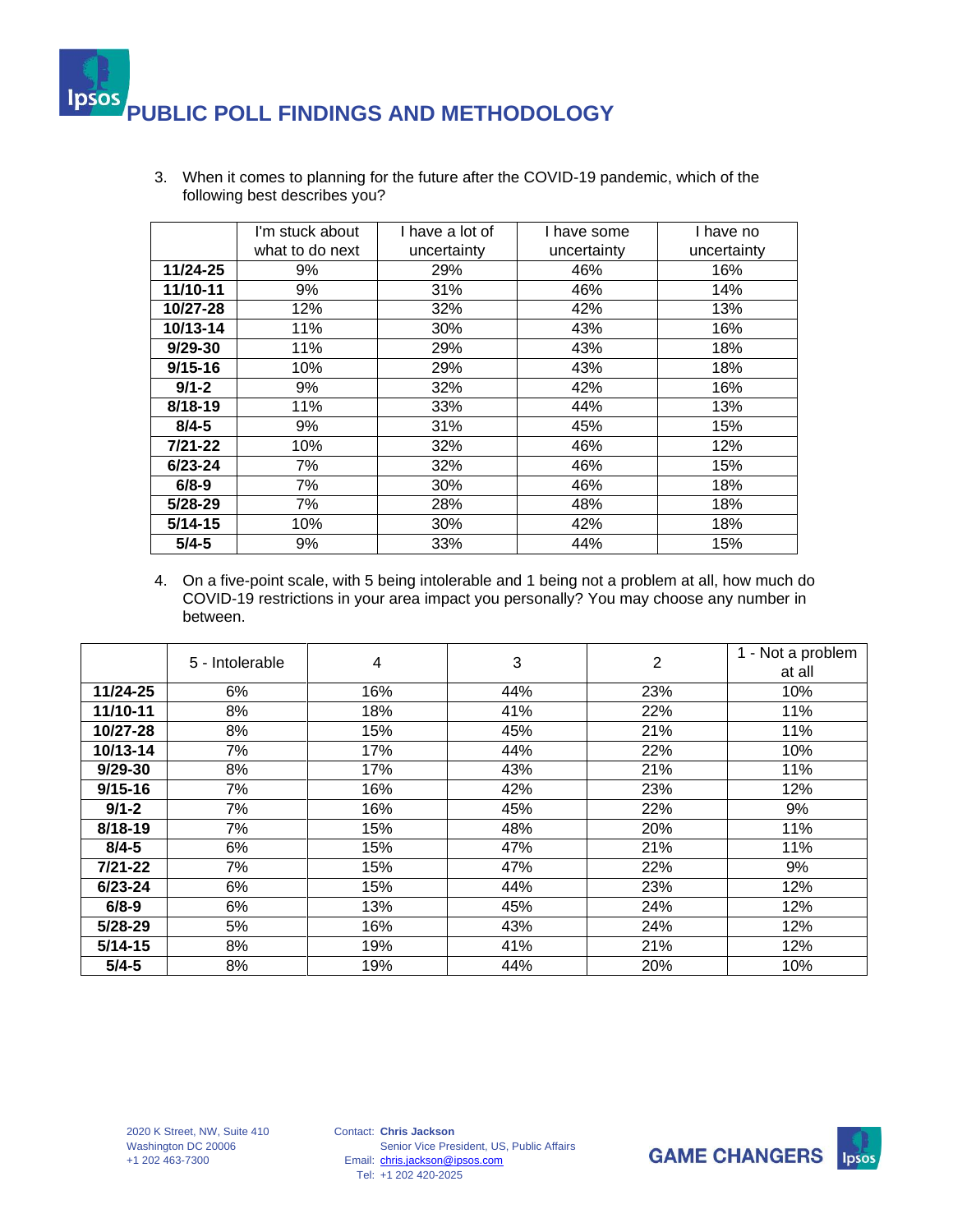5. From the list below, what are the top three phrases that best describe how you are feeling today?

|                                                                | $4/27 -$<br>28 | $5/4 -$<br>5 | $5/14-$<br>15 | $5/28 -$<br>29 | $6/8 -$<br>$\boldsymbol{9}$ | $6/23 -$<br>24 | $7/21 -$<br>22 | $8/4 -$<br>5 | $8/18 -$<br>19 | $9/1 -$<br>$\mathbf{2}$ | $10/13 -$<br>14 | 11/24-<br>25 |
|----------------------------------------------------------------|----------------|--------------|---------------|----------------|-----------------------------|----------------|----------------|--------------|----------------|-------------------------|-----------------|--------------|
| Hopeful                                                        | 24%            | 20%          | 19%           | 24%            | 25%                         | 23%            | 22%            | 21%          | 22%            | 22%                     | 22%             | 27%          |
| Impatient to get<br>back to normal life                        | 21%            | 26%          | 20%           | 20%            | 18%                         | 18%            | 17%            | 22%          | 20%            | 20%                     | 19%             | 23%          |
| Cautious optimism                                              | 22%            | 21%          | 22%           | 20%            | 25%                         | 22%            | 20%            | 19%          | 21%            | 19%                     | 19%             | 23%          |
| Doubtful about a                                               |                |              |               |                |                             |                |                |              |                |                         |                 |              |
| full return to<br>normalcy                                     | 21%            | 26%          | 29%           | 25%            | 25%                         | 26%            | 25%            | 27%          | 27%            | 26%                     | 26%             | 21%          |
| Anxiety                                                        | 18%            | 20%          | 16%           | 17%            | 20%                         | 21%            | 20%            | 21%          | 23%            | 20%                     | 21%             | 20%          |
| Accepting of my<br>new normal                                  | 26%            | 19%          | 21%           | 22%            | 22%                         | 23%            | 25%            | 25%          | 22%            | 23%                     | 22%             | 19%          |
| Optimistic about<br>the future                                 | 16%            | 15%          | 14%           | 16%            | 19%                         | 16%            | 13%            | 13%          | 14%            | 15%                     | 16%             | 15%          |
| Open to changes                                                | 13%            | 12%          | 12%           | 16%            | 14%                         | 13%            | 14%            | 12%          | 11%            | 14%                     | 11%             | 13%          |
| <b>Bored</b>                                                   | 20%            | 18%          | 18%           | 17%            | 12%                         | 14%            | 15%            | 15%          | 14%            | 14%                     | 12%             | 12%          |
| Well prepared                                                  | 13%            | 9%           | 12%           | 12%            | 11%                         | 10%            | 11%            | 10%          | 8%             | 9%                      | 9%              | 12%          |
| Confident in the<br>future                                     | 11%            | 10%          | 10%           | 11%            | 13%                         | 11%            | 11%            | 9%           | 9%             | 10%                     | 12%             | 11%          |
| Attentive to good<br>news                                      | 11%            | 10%          | 11%           | 12%            | 10%                         | 9%             | 10%            | 8%           | 10%            | 8%                      | 10%             | 11%          |
| Lonely                                                         | 9%             | 10%          | 10%           | 8%             | 7%                          | 9%             | 8%             | 9%           | 9%             | 9%                      | 8%              | 10%          |
| Aggravated                                                     | 7%             | 9%           | 8%            | 9%             | 7%                          | 7%             | 9%             | 10%          | 7%             | 8%                      | 10%             | 8%           |
| Angry/Frustrated<br>about the<br>restrictions on my<br>freedom | 7%             | 10%          | 10%           | 7%             | 7%                          | 8%             | 6%             | 10%          | 8%             | 10%                     | 8%              | 7%           |
| Reluctant about<br>certain purchases                           | 6%             | 7%           | 7%            | 6%             | 7%                          | 8%             | 9%             | 9%           | 8%             | 9%                      | 7%              | 6%           |
| Fear                                                           | 7%             | 6%           | 7%            | 6%             | 6%                          | 7%             | 7%             | 8%           | 7%             | 7%                      | 6%              | 6%           |
| Angry                                                          | 5%             | 4%           | 4%            | 4%             | 5%                          | 6%             | 6%             | 5%           | 5%             | 7%                      | 6%              | 5%           |
| Hopeless                                                       | 4%             | 5%           | 3%            | 3%             | 5%                          | 5%             | 5%             | 5%           | 5%             | 5%                      | 6%              | 5%           |
| Curious                                                        | 4%             | 5%           | 5%            | 6%             | 5%                          | 4%             | 6%             | 4%           | 5%             | 4%                      | 5%              | 5%           |
| Defeated                                                       | 3%             | 2%           | 3%            | 2%             | 3%                          | 3%             | 4%             | 4%           | 4%             | 4%                      | 4%              | 5%           |
| Excited                                                        | 2%             | 4%           | 3%            | 4%             | 3%                          | 4%             | 3%             | 4%           | 4%             | 4%                      | 5%              | 4%           |
| Urgency to<br>prepare                                          | 3%             | 4%           | 3%            | 2%             | 3%                          | 3%             | 4%             | 3%           | 5%             | 4%                      | 3%              | 4%           |
| Overloaded with<br>new requirements                            | 4%             | 4%           | 4%            | 3%             | 3%                          | 4%             | 3%             | 4%           | 5%             | 4%                      | 4%              | 3%           |
| Sarcastic                                                      | 2%             | 3%           | 3%            | 3%             | 2%                          | 2%             | 3%             | 3%           | 3%             | 3%                      | 3%              | 3%           |
| Relieved                                                       | 2%             | 3%           | 2%            | 3%             | 3%                          | $3%$           | 2%             | 2%           | $3%$           | $3%$                    | 2%              | 3%           |
| Needing to<br>experiment with<br>my pre-COVID<br>activities    | 2%             | 2%           | 3%            | 3%             | 2%                          | 1%             | 2%             | 2%           | 2%             | $3%$                    | 2%              | 2%           |

2020 K Street, NW, Suite 410 Washington DC 20006 +1 202 463-7300

Contact: **Chris Jackson**

Email: [chris.jackson@ipsos.com](mailto:chris.jackson@ipsos.com) Senior Vice President, US, Public Affairs

Tel: +1 202 420-2025



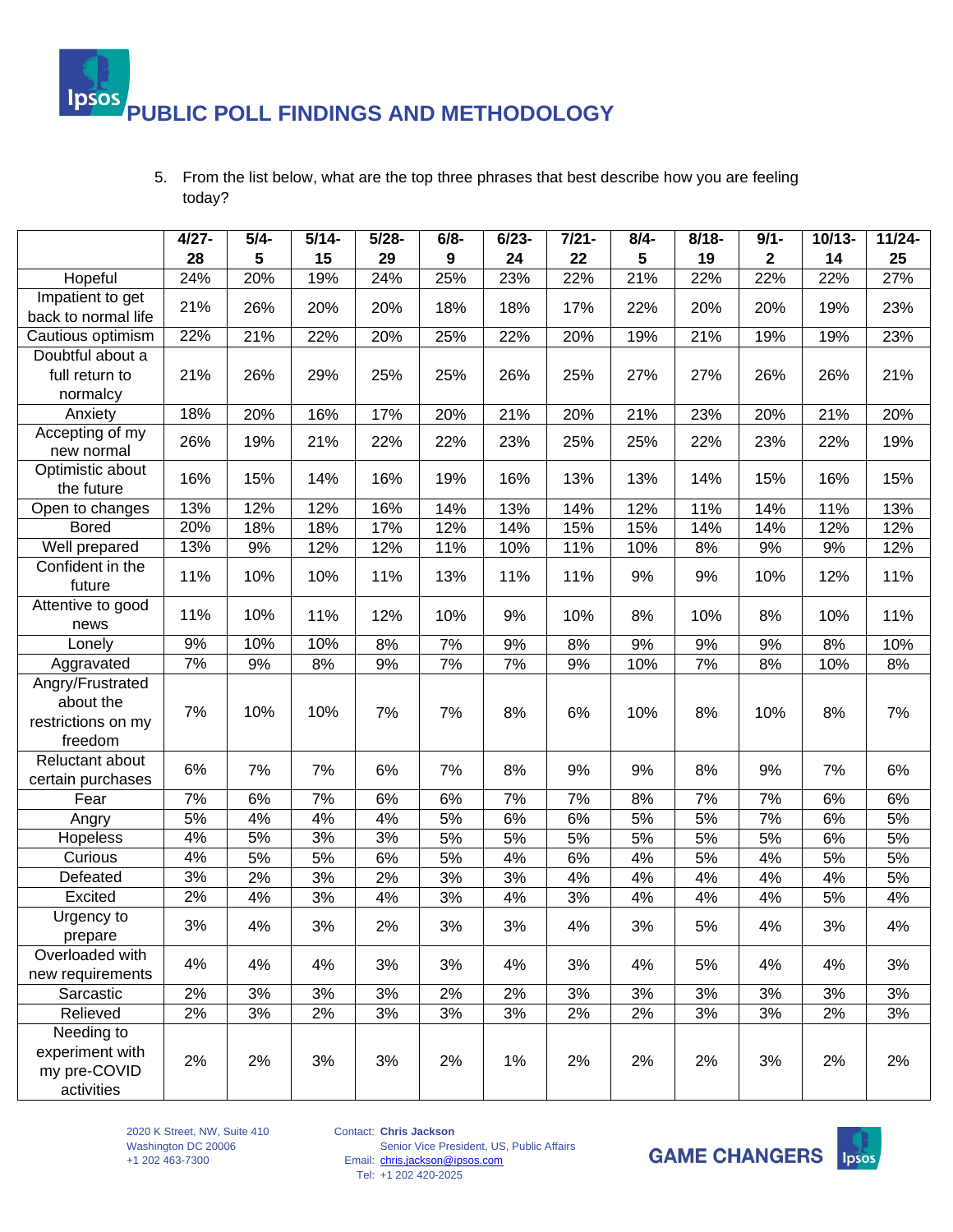

6. How would you describe your current level of stress, compared to the beginning of 2020, before the COVID-19 pandemic began?

|                                | 11/24-25 |
|--------------------------------|----------|
| Much more stressed             | 17%      |
| Somewhat more stressed         | 33%      |
| About the same level of stress | 37%      |
| Somewhat less stressed         | 9%       |
| Much less stressed             | 5%       |
| More stressed (Net)            | 49%      |
| Less stressed (Net)            | 14%      |

<missing question: 6. Regarding COVID-19, which of the following are true of you?

7. For each of the statements below, indicate your level of agreement.

Total Agree Summary

|                                                                | $4/10-13$ | $4/17 - 20$ | $4/27 - 28$ | $6/23 - 24$ | $7/21 - 22$ | 11/24-25 |
|----------------------------------------------------------------|-----------|-------------|-------------|-------------|-------------|----------|
| am staying home except for<br>necessities (e.g., food) or work | 85%       | 85%         | 81%         | 69%         | 69%         | 68%      |
| am changing or canceling plans for<br>travel                   |           |             |             |             |             | 57%      |
| I plan to stock up on food and other<br>essentials this month  |           |             |             |             |             | 44%      |
| I have been avoiding<br>shopping at physical stores            | 63%       | 61%         | 56%         | 47%         | 48%         | 43%      |
| I'm afraid to go out for necessities or<br>work                | 42%       | 35%         | 33%         | 29%         | 29%         | 28%      |
| believe the crisis has been<br>overblown                       |           |             | 28%         | 32%         | 29%         | 27%      |

| I am staying home except for necessities (e.g., food) or work |  |  |
|---------------------------------------------------------------|--|--|
|                                                               |  |  |

| - -                        |           |         | <u>.</u> |             |             |          |
|----------------------------|-----------|---------|----------|-------------|-------------|----------|
|                            | $4/10-13$ | 4/17-20 | 4/27-28  | $6/23 - 24$ | $7/21 - 22$ | 11/24-25 |
| Strongly agree             | 55%       | 49%     | 47%      | 33%         | 32%         | 32%      |
| Somewhat agree             | 30%       | 36%     | 33%      | 36%         | 37%         | 36%      |
| Neither agree nor disagree | 8%        | 9%      | 11%      | 14%         | 14%         | 13%      |
| Somewhat disagree          | 4%        | 4%      | 5%       | 11%         | 11%         | 12%      |
| Strongly disagree          | 2%        | 2%      | 3%       | 6%          | 6%          | 7%       |
| Agree (Net)                | 85%       | 85%     | 81%      | 69%         | 69%         | 68%      |
| Disagree (Net)             | 6%        | 6%      | 8%       | 17%         | 18%         | 19%      |

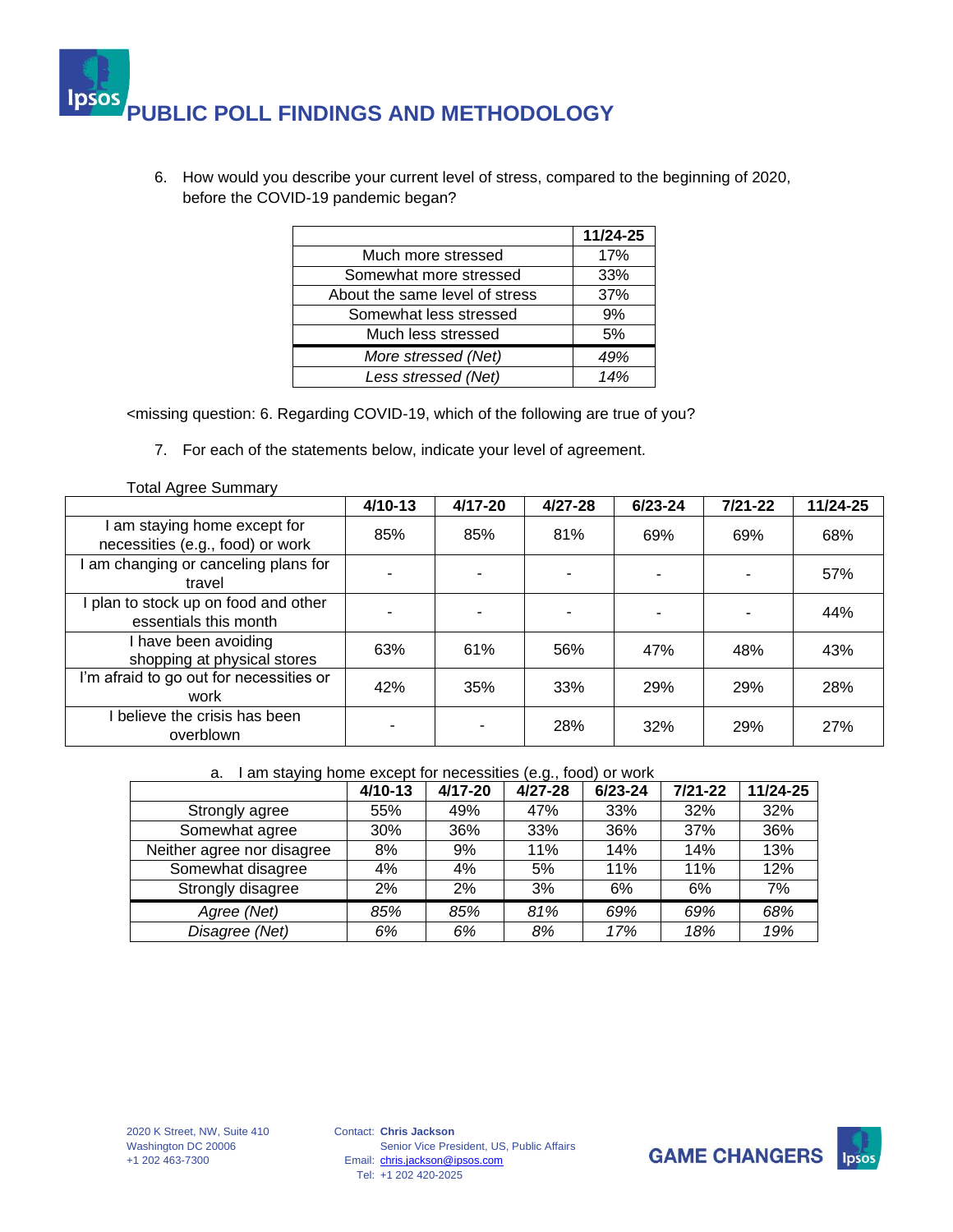

#### b. I'm afraid to go out for necessities or work

| ີ                          |           |             |             |             |             |          |
|----------------------------|-----------|-------------|-------------|-------------|-------------|----------|
|                            | $4/10-13$ | $4/17 - 20$ | $4/27 - 28$ | $6/23 - 24$ | $7/21 - 22$ | 11/24-25 |
| Strongly agree             | 15%       | 10%         | 9%          | 8%          | 9%          | 8%       |
| Somewhat agree             | 28%       | 25%         | 23%         | 21%         | 20%         | 20%      |
| Neither agree nor disagree | 20%       | 22%         | 21%         | 18%         | 20%         | 20%      |
| Somewhat disagree          | 22%       | 26%         | 25%         | 27%         | 28%         | 29%      |
| Strongly disagree          | 15%       | 17%         | 21%         | 25%         | 23%         | 23%      |
| Agree (Net)                | 42%       | 35%         | 33%         | 29%         | 29%         | 28%      |
| Disagree (Net)             | 38%       | 43%         | 46%         | 52%         | 51%         | 52%      |

#### c. I have been avoiding shopping at physical stores

|                            | $4/10-13$ | $4/17 - 20$ | $4/27 - 28$ | $6/23 - 24$ | $7/21 - 22$ | 11/24-25 |
|----------------------------|-----------|-------------|-------------|-------------|-------------|----------|
| Strongly agree             | 29%       | <b>27%</b>  | 25%         | 19%         | 17%         | 16%      |
| Somewhat agree             | 34%       | 34%         | 31%         | 28%         | 30%         | 27%      |
| Neither agree nor disagree | 18%       | 17%         | 18%         | 17%         | 18%         | 19%      |
| Somewhat disagree          | 13%       | 14%         | 17%         | <b>22%</b>  | 21%         | 24%      |
| Strongly disagree          | 6%        | 8%          | 10%         | 14%         | 14%         | 14%      |
| Agree (Net)                | 63%       | 61%         | 56%         | 47%         | 48%         | 43%      |
| Disagree (Net)             | 18%       | 21%         | 27%         | 35%         | 34%         | 39%      |

d. I believe the crisis has been overblown

|                            | $4/27 - 28$ | $6/23 - 24$ | $7/21 - 22$ | 11/24-25 |
|----------------------------|-------------|-------------|-------------|----------|
| Strongly agree             | 11%         | 14%         | 13%         | 12%      |
| Somewhat agree             | 17%         | 18%         | 16%         | 15%      |
| Neither agree nor disagree | 18%         | 18%         | 19%         | 19%      |
| Somewhat disagree          | 19%         | 19%         | 18%         | 17%      |
| Strongly disagree          | 35%         | 32%         | 34%         | 37%      |
| Agree (Net)                | 28%         | 32%         | 29%         | 27%      |
| Disagree (Net)             | 54%         | 50%         | 52%         | 54%      |

e. I am changing or canceling plans for travel

|                            | 11/24-25 |
|----------------------------|----------|
| Strongly agree             | 30%      |
| Somewhat agree             | 27%      |
| Neither agree nor disagree | 28%      |
| Somewhat disagree          | 9%       |
| Strongly disagree          | 7%       |
| Agree (Net)                | 57%      |
| Disagree (Net)             | 15%      |
|                            |          |

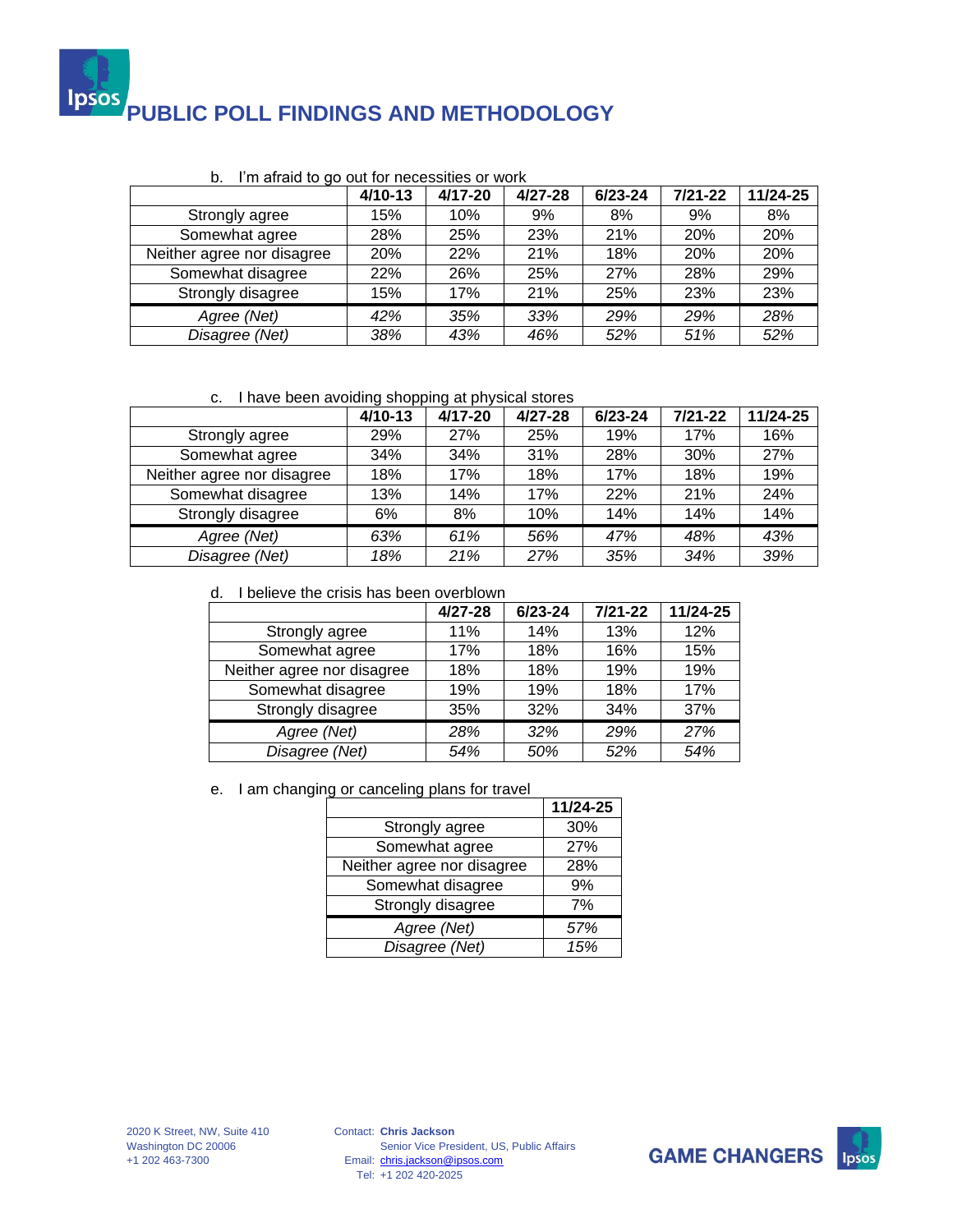|                            | 11/24-25 |
|----------------------------|----------|
| Strongly agree             | 13%      |
| Somewhat agree             | 30%      |
| Neither agree nor disagree | 29%      |
| Somewhat disagree          | 19%      |
| Strongly disagree          | 8%       |
| Agree (Net)                | 44%      |
| Disagree (Net)             | 28%      |

f. I plan to stock up on food and other essentials this month

8. How much of a threat do the following pose to the well-being of you and your family over the next year? Please rank the list in order from 1 to 4, with 1 meaning the largest threat and 4 meaning the smallest threat:

Rank 1/2 Summary

|                                                  | $6/8 - 9$ | $6/23 - 24$ | $8/18-19$ | $9/1 - 2$ | $9/15 - 16$ | $9/29 - 30$ | 10/13-14 | 11/10-11 | 11/24-25 |
|--------------------------------------------------|-----------|-------------|-----------|-----------|-------------|-------------|----------|----------|----------|
| Health threats related to<br>Covid-19            | 52%       | 59%         | 57%       | 53%       | 60%         | 57%         | 56%      | 65%      | 67%      |
| Economic downturn                                | 56%       | 55%         | 55%       | 49%       | 49%         | 47%         | 52%      | 55%      | 56%      |
| The outcome of the 2020<br>presidential election | 44%       | 47%         | 53%       | 56%       | 54%         | 58%         | 57%      | 44%      | 39%      |
| Societal divisiveness or<br>unrest               | 48%       | 39%         | 35%       | 42%       | 37%         | 38%         | 35%      | 37%      | 38%      |

#### a. Economic downturn

|             | $6/8-9$ | $6/23 - 24$ | $8/18 - 19$ | $9/1 - 2$ | $9/15 - 16$ | $9/29 - 30$ | 10/13-14 | 11/10-11 | 11/24-25 |
|-------------|---------|-------------|-------------|-----------|-------------|-------------|----------|----------|----------|
| Rank 1      | 29%     | 24%         | 24%         | 22%       | 22%         | 19%         | 22%      | 21%      | 22%      |
| Rank 2      | 28%     | 31%         | 32%         | 27%       | 27%         | 28%         | 30%      | 34%      | 34%      |
| Rank 3      | 24%     | 26%         | 26%         | 30%       | 28%         | 29%         | 27%      | 27%      | 29%      |
| Rank 4      | 19%     | 19%         | 19%         | 21%       | 22%         | 25%         | 21%      | 18%      | 14%      |
| Rank 1 or 2 | 56%     | 55%         | 55%         | 49%       | 49%         | 47%         | 52%      | 55%      | 56%      |

### b. Health threats related to Covid-19

|             | $6/8 - 9$ | $6/23 - 24$ | $8/18 - 19$ | $9/1 - 2$ | $9/15 - 16$ | $9/29-30$ | 10/13-14 | 11/10-11 | 11/24-25 |
|-------------|-----------|-------------|-------------|-----------|-------------|-----------|----------|----------|----------|
| Rank 1      | 28%       | 35%         | 33%         | 30%       | 34%         | 34%       | 31%      | 41%      | 48%      |
| Rank 2      | 24%       | 24%         | 24%         | 22%       | 26%         | 24%       | 25%      | 24%      | 19%      |
| Rank 3      | 24%       | 20%         | 21%         | 21%       | 20%         | 20%       | 22%      | 17%      | 16%      |
| Rank 4      | 23%       | 21%         | 22%         | 26%       | 20%         | 23%       | 22%      | 18%      | 17%      |
| Rank 1 or 2 | 52%       | 59%         | 57%         | 53%       | 60%         | 57%       | 56%      | 65%      | 67%      |

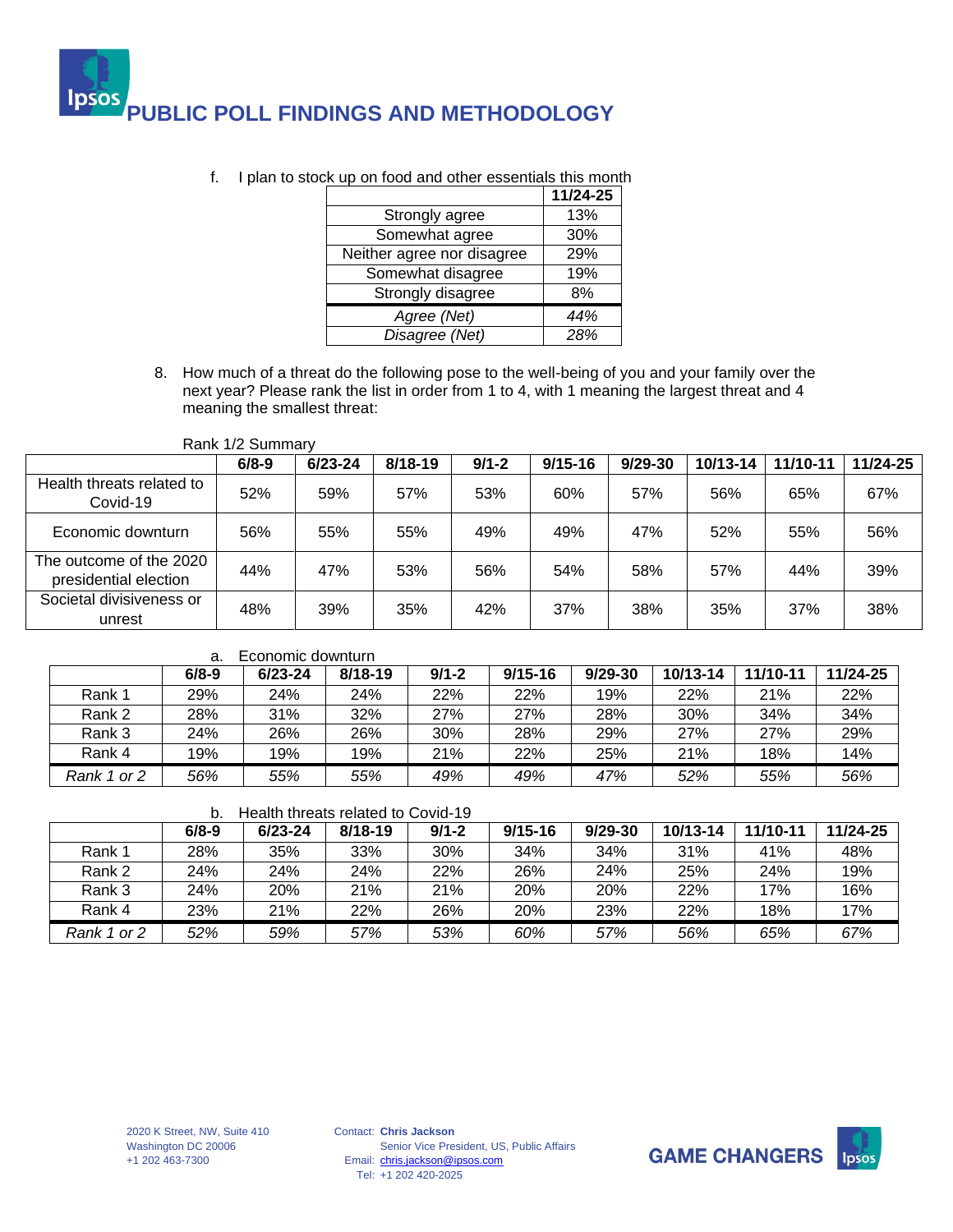| Societal divisiveness or unrest |         |             |           |           |             |             |          |          |          |
|---------------------------------|---------|-------------|-----------|-----------|-------------|-------------|----------|----------|----------|
|                                 | $6/8-9$ | $6/23 - 24$ | $8/18-19$ | $9/1 - 2$ | $9/15 - 16$ | $9/29 - 30$ | 10/13-14 | 11/10-11 | 11/24-25 |
| Rank 1                          | 29%     | 14%         | 13%       | 15%       | 13%         | 15%         | 13%      | 13%      | 10%      |
| Rank 2                          | 27%     | 24%         | 22%       | 27%       | 25%         | 23%         | 22%      | 24%      | 28%      |
| Rank 3                          | 26%     | 34%         | 33%       | 28%       | 30%         | 29%         | 31%      | 35%      | 36%      |

#### c. Societal divisiveness or unrest

#### d. The outcome of the 2020 presidential election

|             | $6/8 - 9$ | $6/23 - 24$ | $8/18 - 19$ | $9/1 - 2$ | $9/15 - 16$ | $9/29-30$ | 10/13-14 | 11/10-11 | 11/24-25 |
|-------------|-----------|-------------|-------------|-----------|-------------|-----------|----------|----------|----------|
| Rank 1      | 30%       | 27%         | 30%         | 33%       | 32%         | 33%       | 34%      | 26%      | 19%      |
| Rank 2      | 27%       | 20%         | 23%         | 23%       | 22%         | 25%       | 23%      | 18%      | 19%      |
| Rank 3      | 22%       | 20%         | 20%         | 21%       | 22%         | 23%       | 21%      | 21%      | 19%      |
| Rank 4      | 21%       | 33%         | 27%         | 23%       | 25%         | 19%       | 22%      | 35%      | 43%      |
| Rank 1 or 2 | 48%       | 47%         | 53%         | 56%       | 54%         | 58%       | 57%      | 44%      | 39%      |

Rank 4 | 17% | 27% | 33% | 30% | 33% | 33% | 35% | 29% | 26% *Rank 1 or 2 44% 39% 35% 42% 37% 38% 35% 37% 38%*

> 9. How much of a threat do the following pose to your lifestyle? Please rank the list in order from 1 to 4, with 1 meaning the largest threat and 4 meaning the smallest threat:

#### Rank 1/2 Summary

|                                         | 11/10-11 | 11/24-25 |
|-----------------------------------------|----------|----------|
| Increase in COVID-19 cases              | 65%      | 69%      |
| Government-mandated business closures   | .59%     | 58%      |
| Government-mandated stay-at-home orders | 51%      | 52%      |
| Government-mandated mask wearing        | 25%      | 21%      |

#### a. Increase in COVID-19 cases

|             | 11/10-11 | 11/24-25 |
|-------------|----------|----------|
| Rank 1      | 55%      | 57%      |
| Rank 2      | 10%      | 12%      |
| Rank 3      | 16%      | 16%      |
| Rank 4      | 18%      | 15%      |
| Rank 1 or 2 | 65%      | 69%      |

#### b. Government-mandated mask wearing

|             | 11/10-11 | 11/24-25 |
|-------------|----------|----------|
| Rank 1      | 9%       | 9%       |
| Rank 2      | 16%      | 12%      |
| Rank 3      | 20%      | 21%      |
| Rank 4      | 55%      | 58%      |
| Rank 1 or 2 | 25%      | 21%      |

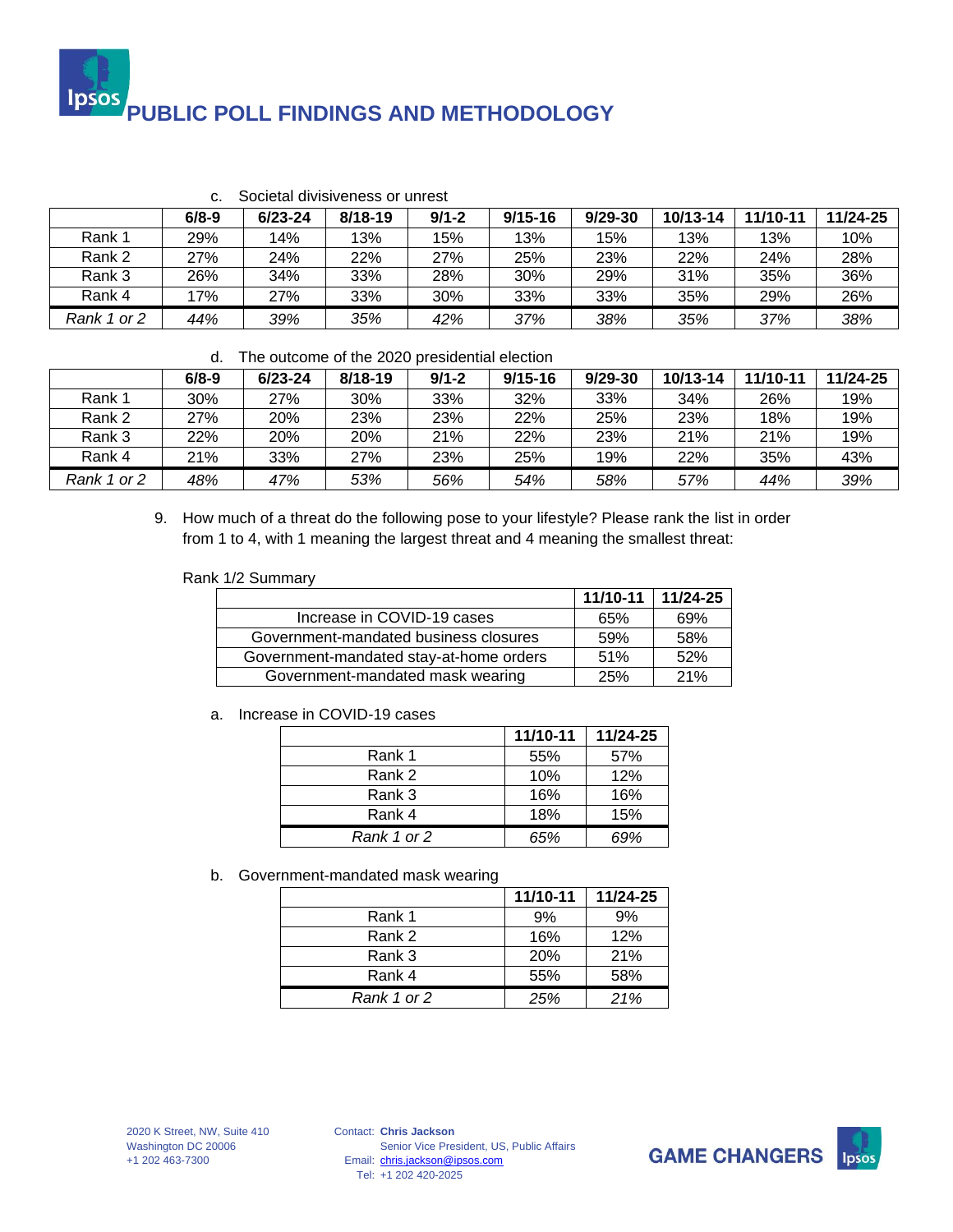|             | 11/10-11 | 11/24-25 |
|-------------|----------|----------|
| Rank 1      | 16%      | 16%      |
| Rank 2      | 42%      | 41%      |
| Rank 3      | 27%      | 28%      |
| Rank 4      | 15%      | 14%      |
| Rank 1 or 2 | 59%      | 58%      |

d. Government-mandated stay-at-home orders

|             | 11/10-11   | 11/24-25 |
|-------------|------------|----------|
| Rank 1      | <b>20%</b> | 17%      |
| Rank 2      | 32%        | 35%      |
| Rank 3      | 36%        | 35%      |
| Rank 4      | 12%        | 13%      |
| Rank 1 or 2 | 51%        | 52%      |

10. Thinking about when COVID-19-related closures and restrictions end, how will you proceed in using…?

|                                                                                   | $4/10 - 13$ | 4/17-20    | $5/4 - 5$ | $5/14 - 15$ | $7/21 - 22$ | $8/4 - 5$ | 11/24-25 |
|-----------------------------------------------------------------------------------|-------------|------------|-----------|-------------|-------------|-----------|----------|
| Will start using again immediately and<br>more than I did before                  | 8%          | 9%         | 7%        | 8%          | 8%          | 8%        | 7%       |
| Will start using again immediately and<br>about as much as I did before           | 28%         | <b>27%</b> | 26%       | 18%         | 25%         | 24%       | 25%      |
| Will wait until I'm sure it is safe but will<br>use about as much as I did before | 42%         | 41%        | 38%       | 33%         | 34%         | 35%       | 30%      |
| Will use less than I did before, for at<br>least a few months                     | 13%         | 14%        | 18%       | 26%         | 22%         | 21%       | 22%      |
| Will likely use less than I did before,<br>permanently                            | 4%          | 5%         | 5%        | 9%          | 7%          | 8%        | 11%      |
| l don't use this service                                                          | 5%          | 5%         | 5%        | 5%          | 5%          | 5%        | 6%       |

a. Restaurants and bars

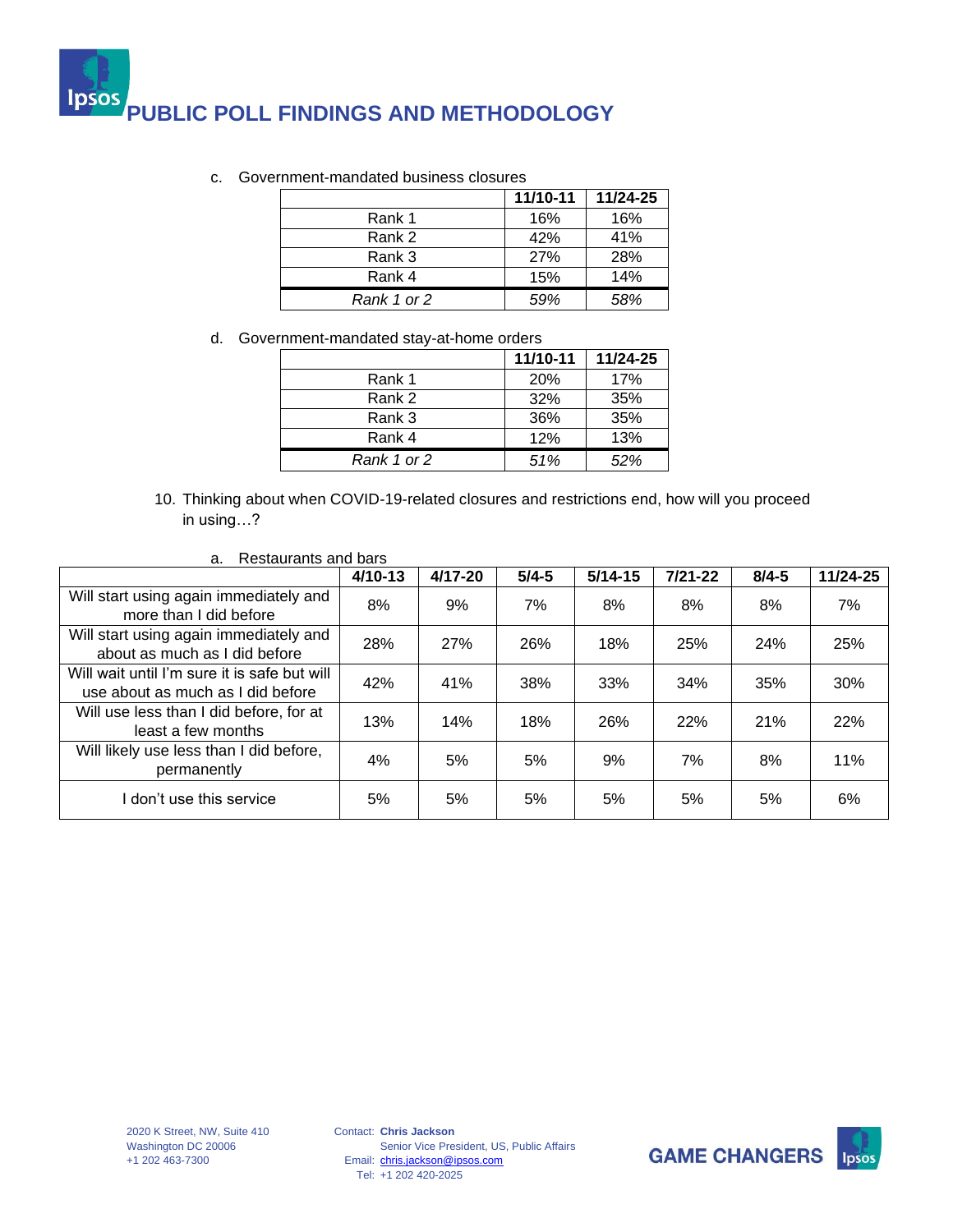| <b>Hotels</b><br>b.                                                               |           |         |           |             |             |           |          |
|-----------------------------------------------------------------------------------|-----------|---------|-----------|-------------|-------------|-----------|----------|
|                                                                                   | $4/10-13$ | 4/17-20 | $5/4 - 5$ | $5/14 - 15$ | $7/21 - 22$ | $8/4 - 5$ | 11/24-25 |
| Will start using again immediately and<br>more than I did before                  | 4%        | 3%      | 4%        | 5%          | 4%          | 4%        | 4%       |
| Will start using again immediately and<br>about as much as I did before           | 13%       | 13%     | 13%       | 14%         | 18%         | 16%       | 19%      |
| Will wait until I'm sure it is safe but will<br>use about as much as I did before | 35%       | 34%     | 33%       | 29%         | 28%         | 29%       | 26%      |
| Will use less than I did before, for at<br>least a few months                     | 14%       | 13%     | 20%       | 19%         | 20%         | 17%       | 18%      |
| Will likely use less than I did before,<br>permanently                            | 6%        | 6%      | 8%        | 12%         | 10%         | 10%       | 11%      |
| don't use this service                                                            | 27%       | 30%     | 22%       | 22%         | 22%         | 24%       | 21%      |

| <b>Rental cars</b><br>C.                                                          |           |             |           |             |             |           |          |
|-----------------------------------------------------------------------------------|-----------|-------------|-----------|-------------|-------------|-----------|----------|
|                                                                                   | $4/10-13$ | $4/17 - 20$ | $5/4 - 5$ | $5/14 - 15$ | $7/21 - 22$ | $8/4 - 5$ | 11/24-25 |
| Will start using again immediately and<br>more than I did before                  | 3%        | 3%          | 3%        | 3%          | 3%          | 3%        | 3%       |
| Will start using again immediately and<br>about as much as I did before           | 7%        | 9%          | 9%        | 10%         | 9%          | 10%       | 13%      |
| Will wait until I'm sure it is safe but will<br>use about as much as I did before | 18%       | 18%         | 20%       | 17%         | 15%         | 14%       | 16%      |
| Will use less than I did before, for at<br>least a few months                     | 9%        | 6%          | 9%        | 10%         | 9%          | 9%        | 10%      |
| Will likely use less than I did before,<br>permanently                            | 4%        | 4%          | 6%        | 8%          | 8%          | 6%        | 7%       |
| don't use this service                                                            | 59%       | 59%         | 54%       | 53%         | 55%         | 57%       | 51%      |

| Ride sharing services<br>d.                                                       |           |             |           |             |             |           |          |
|-----------------------------------------------------------------------------------|-----------|-------------|-----------|-------------|-------------|-----------|----------|
|                                                                                   | $4/10-13$ | $4/17 - 20$ | $5/4 - 5$ | $5/14 - 15$ | $7/21 - 22$ | $8/4 - 5$ | 11/24-25 |
| Will start using again immediately and<br>more than I did before                  | 3%        | 3%          | 3%        | 3%          | 4%          | 3%        | 4%       |
| Will start using again immediately and<br>about as much as I did before           | 9%        | 9%          | 9%        | 8%          | 8%          | 8%        | 10%      |
| Will wait until I'm sure it is safe but will<br>use about as much as I did before | 16%       | 16%         | 16%       | 14%         | 12%         | 13%       | 13%      |
| Will use less than I did before, for at<br>least a few months                     | 6%        | 7%          | 9%        | 9%          | 11%         | 9%        | 9%       |
| Will likely use less than I did before,<br>permanently                            | 4%        | 4%          | 5%        | 8%          | 6%          | 7%        | 8%       |
| l don't use this service                                                          | 62%       | 61%         | 59%       | 57%         | 59%         | 59%       | 56%      |

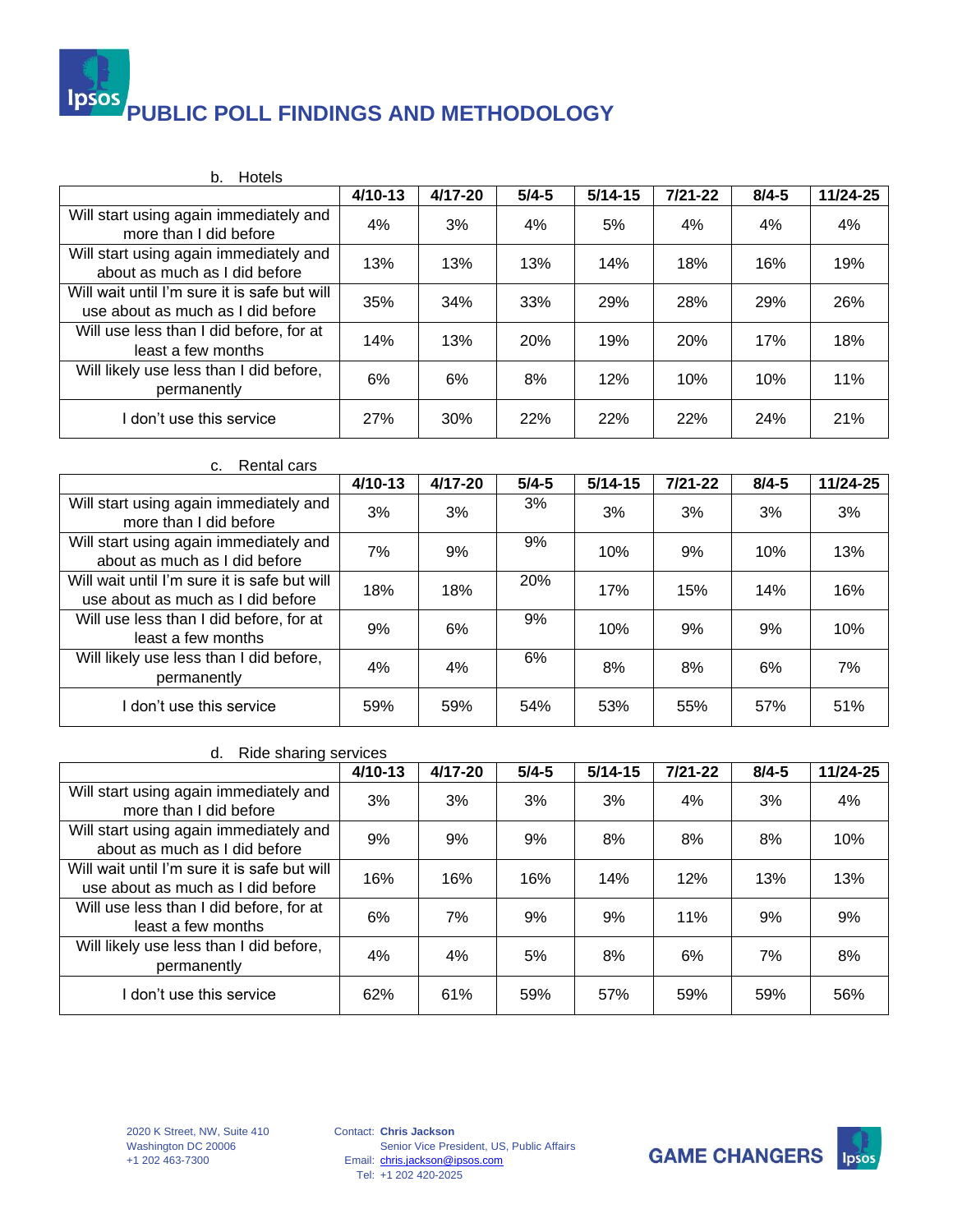

| Public transportation<br>е.                                                       |           |             |           |             |             |           |          |
|-----------------------------------------------------------------------------------|-----------|-------------|-----------|-------------|-------------|-----------|----------|
|                                                                                   | $4/10-13$ | $4/17 - 20$ | $5/4 - 5$ | $5/14 - 15$ | $7/21 - 22$ | $8/4 - 5$ | 11/24-25 |
| Will start using again immediately and<br>more than I did before                  | 3%        | 3%          | 2%        | 4%          | 3%          | 4%        | 4%       |
| Will start using again immediately and<br>about as much as I did before           | 8%        | 8%          | 8%        | 8%          | 8%          | 8%        | 9%       |
| Will wait until I'm sure it is safe but will<br>use about as much as I did before | 17%       | 17%         | 17%       | 14%         | 15%         | 12%       | 12%      |
| Will use less than I did before, for at<br>least a few months                     | 7%        | 7%          | 10%       | 10%         | 9%          | 8%        | 10%      |
| Will likely use less than I did before,<br>permanently                            | 4%        | 5%          | 6%        | 8%          | 8%          | 7%        | 8%       |
| I don't use this service                                                          | 61%       | 59%         | 57%       | 55%         | 58%         | 60%       | 57%      |

| f. Driving my personal vehicle                                                    |           |             |           |           |             |           |          |  |
|-----------------------------------------------------------------------------------|-----------|-------------|-----------|-----------|-------------|-----------|----------|--|
|                                                                                   | $4/10-13$ | $4/17 - 20$ | $5/4 - 5$ | $5/14-15$ | $7/21 - 22$ | $8/4 - 5$ | 11/24-25 |  |
| Will start using again immediately and<br>more than I did before                  | 15%       | 14%         | 19%       | 18%       | 19%         | 18%       | 21%      |  |
| Will start using again immediately and<br>about as much as I did before           | 46%       | 48%         | 43%       | 45%       | 42%         | 44%       | 46%      |  |
| Will wait until I'm sure it is safe but will<br>use about as much as I did before | 24%       | 21%         | 19%       | 19%       | 20%         | 17%       | 16%      |  |
| Will use less than I did before, for at<br>least a few months                     | 4%        | 6%          | 7%        | 7%        | 9%          | 8%        | 7%       |  |
| Will likely use less than I did before,<br>permanently                            | 1%        | 2%          | 2%        | 3%        | 4%          | 4%        | 3%       |  |
| don't use this service                                                            | 9%        | 9%          | 9%        | 7%        | 7%          | 9%        | 7%       |  |

### g. Fitness centers/Studios/Gyms

| $\sim$                                                                            | $4/10 - 13$ | 4/17-20 | $5/4 - 5$ | $5/14 - 15$ | $7/21 - 22$ | $8/4 - 5$ | 11/24-25 |
|-----------------------------------------------------------------------------------|-------------|---------|-----------|-------------|-------------|-----------|----------|
| Will start using again immediately and<br>more than I did before                  | 7%          | 6%      | 7%        | 6%          | 5%          | 7%        | 5%       |
| Will start using again immediately and<br>about as much as I did before           | 14%         | 14%     | 13%       | 11%         | 11%         | 11%       | 11%      |
| Will wait until I'm sure it is safe but will<br>use about as much as I did before | 22%         | 20%     | 20%       | 18%         | 20%         | 17%       | 15%      |
| Will use less than I did before, for at<br>least a few months                     | 7%          | 7%      | 9%        | 11%         | 10%         | 10%       | 11%      |
| Will likely use less than I did before,<br>permanently                            | 3%          | 4%      | 5%        | 8%          | 7%          | 6%        | 8%       |
| don't use this service                                                            | 47%         | 49%     | 46%       | 46%         | 46%         | 49%       | 51%      |

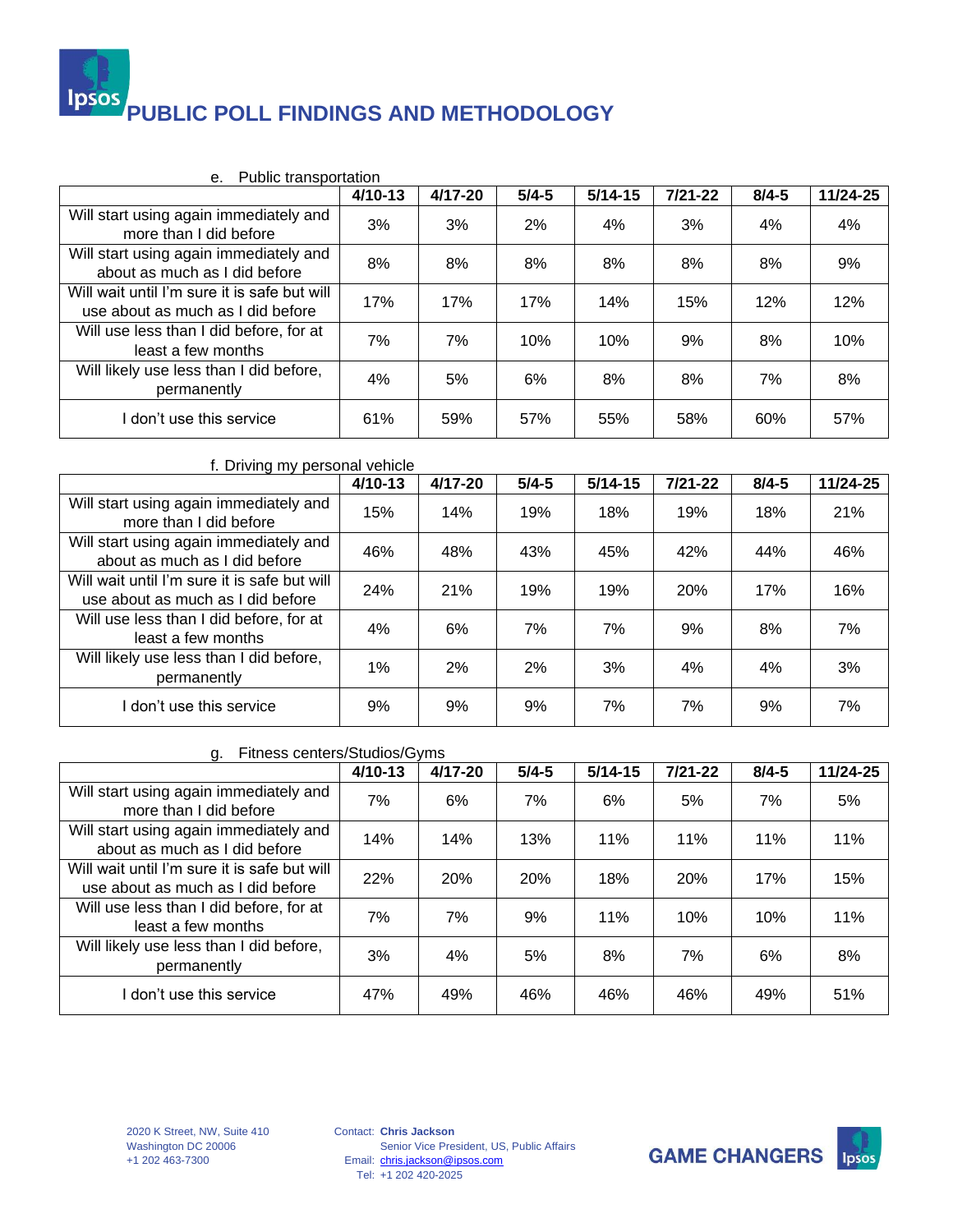

| Entertainment centers (movie theaters, concerts)<br>h.                            |           |             |           |             |             |           |          |  |  |
|-----------------------------------------------------------------------------------|-----------|-------------|-----------|-------------|-------------|-----------|----------|--|--|
|                                                                                   | $4/10-13$ | $4/17 - 20$ | $5/4 - 5$ | $5/14 - 15$ | $7/21 - 22$ | $8/4 - 5$ | 11/24-25 |  |  |
| Will start using again immediately and<br>more than I did before                  | 7%        | 6%          | 6%        | 6%          | 7%          | 8%        | 7%       |  |  |
| Will start using again immediately and<br>about as much as I did before           | 18%       | 18%         | 15%       | 17%         | 15%         | 16%       | 15%      |  |  |
| Will wait until I'm sure it is safe but will<br>use about as much as I did before | 40%       | 36%         | 33%       | 28%         | 31%         | 29%       | 26%      |  |  |
| Will use less than I did before, for at<br>least a few months                     | 12%       | 15%         | 19%       | 21%         | 17%         | 18%       | 19%      |  |  |
| Will likely use less than I did before,<br>permanently                            | 6%        | 7%          | 8%        | 11%         | 12%         | 11%       | 16%      |  |  |
| don't use this service                                                            | 17%       | 18%         | 18%       | 18%         | 18%         | 19%       | 18%      |  |  |

| Shopping centers or malls                                                         |           |             |           |             |             |           |          |  |
|-----------------------------------------------------------------------------------|-----------|-------------|-----------|-------------|-------------|-----------|----------|--|
|                                                                                   | $4/10-13$ | $4/17 - 20$ | $5/4 - 5$ | $5/14 - 15$ | $7/21 - 22$ | $8/4 - 5$ | 11/24-25 |  |
| Will start using again immediately and<br>more than I did before                  | 6%        | 6%          | 6%        | 7%          | 6%          | 6%        | 7%       |  |
| Will start using again immediately and<br>about as much as I did before           | 21%       | 21%         | 21%       | 19%         | 21%         | 21%       | 22%      |  |
| Will wait until I'm sure it is safe but will<br>use about as much as I did before | 42%       | 39%         | 37%       | 30%         | 30%         | 31%       | 29%      |  |
| Will use less than I did before, for at<br>least a few months                     | 15%       | 17%         | 18%       | 22%         | 21%         | 19%       | 22%      |  |
| Will likely use less than I did before,<br>permanently                            | 6%        | 6%          | 7%        | 11%         | 10%         | 12%       | 13%      |  |
| don't use this service                                                            | 10%       | 11%         | 11%       | 12%         | 11%         | 11%       | 7%       |  |

| Grocery stores                                                                    |           |             |           |             |             |           |          |
|-----------------------------------------------------------------------------------|-----------|-------------|-----------|-------------|-------------|-----------|----------|
|                                                                                   | $4/10-13$ | $4/17 - 20$ | $5/4 - 5$ | $5/14 - 15$ | $7/21 - 22$ | $8/4 - 5$ | 11/24-25 |
| Will start using again immediately and<br>more than I did before                  | 10%       | 9%          | 10%       | 11%         | 11%         | 12%       | 13%      |
| Will start using again immediately and<br>about as much as I did before           | 43%       | 46%         | 45%       | 44%         | 45%         | 47%       | 46%      |
| Will wait until I'm sure it is safe but will<br>use about as much as I did before | 36%       | 35%         | 31%       | 28%         | 27%         | 25%       | 26%      |
| Will use less than I did before, for at<br>least a few months                     | 8%        | 8%          | 9%        | 12%         | 11%         | 10%       | 10%      |
| Will likely use less than I did before,<br>permanently                            | 2%        | 2%          | 4%        | 4%          | 5%          | 4%        | 4%       |
| don't use this service                                                            | 1%        | 1%          | 2%        | 1%          | 2%          | 1%        | 1%       |

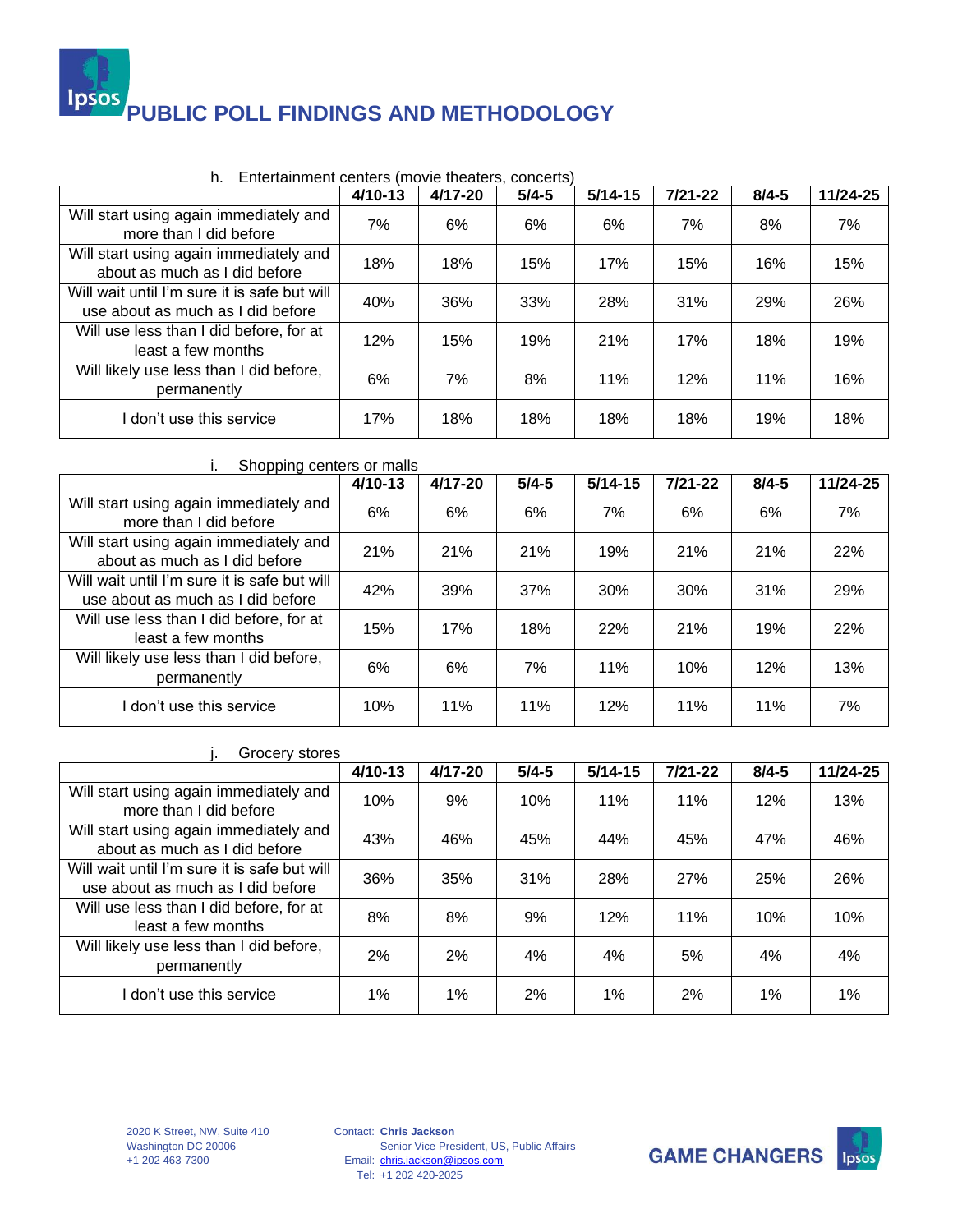

#### 11. Do you have plans to do any shopping on the following days this year?

Yes Summary

|                                                         | $9/1 - 2$ | 11/24-25 |
|---------------------------------------------------------|-----------|----------|
| The holiday shopping season (Thanksgiving to Christmas) | 57%       | 60%      |
| Cyber Monday (Monday after Thanksgiving)                | 39%       | 41%      |
| Black Friday (Friday after Thanksgiving)                | 26%       | 32%      |
| Small Business Saturday (Saturday after Thanksgiving)   | 25%       | 26%      |

a. Black Friday (Friday after Thanksgiving)

|            | $9/1 - 2$ | 11/24-25 |
|------------|-----------|----------|
| Yes        | 26%       | 32%      |
| N٥         | 55%       | 54%      |
| Don't know | 19%       | 14%      |

b. Small Business Saturday (Saturday after Thanksgiving)

|            | $9/1 - 2$ | 11/24-25 |
|------------|-----------|----------|
| Yes        | 25%       | 26%      |
| Nο         | 49%       | 50%      |
| Don't know | 26%       | 24%      |

c. Cyber Monday (Monday after Thanksgiving)

|            | $9/1 - 2$ | 11/24-25   |
|------------|-----------|------------|
| Yes        | 39%       | 41%        |
| N٥         | 40%       | 39%        |
| Don't know | 21%       | <b>20%</b> |

d. The holiday shopping season (Thanksgiving to Christmas)

|            | $9/1 - 2$ | 11/24-25 |
|------------|-----------|----------|
| Yes        | 57%       | 60%      |
| N٥         | 27%       | 26%      |
| Don't know | 16%       | 14%      |

12. When do you plan to start your holiday shopping this year?

|                                | $9/1 - 2$ | $9/15 - 16$ | $9/29-30$ | 10/13-14       | 11/24-25                 |
|--------------------------------|-----------|-------------|-----------|----------------|--------------------------|
| already started                | 12%       | 14%         | 19%       | 25%            | 50%                      |
| September                      | 7%        | 3%          | 2%        | $\blacksquare$ | $\overline{\phantom{a}}$ |
| October                        | 17%       | 16%         | 17%       | 8%             | ۰                        |
| November                       | 28%       | 25%         | 26%       | 30%            | 12%                      |
| December                       | 10%       | 9%          | 8%        | 9%             | 17%                      |
| do not do any holiday shopping | 12%       | 14%         | 13%       | 15%            | 12%                      |
| Don't know                     | 13%       | 19%         | 14%       | 13%            | 8%                       |

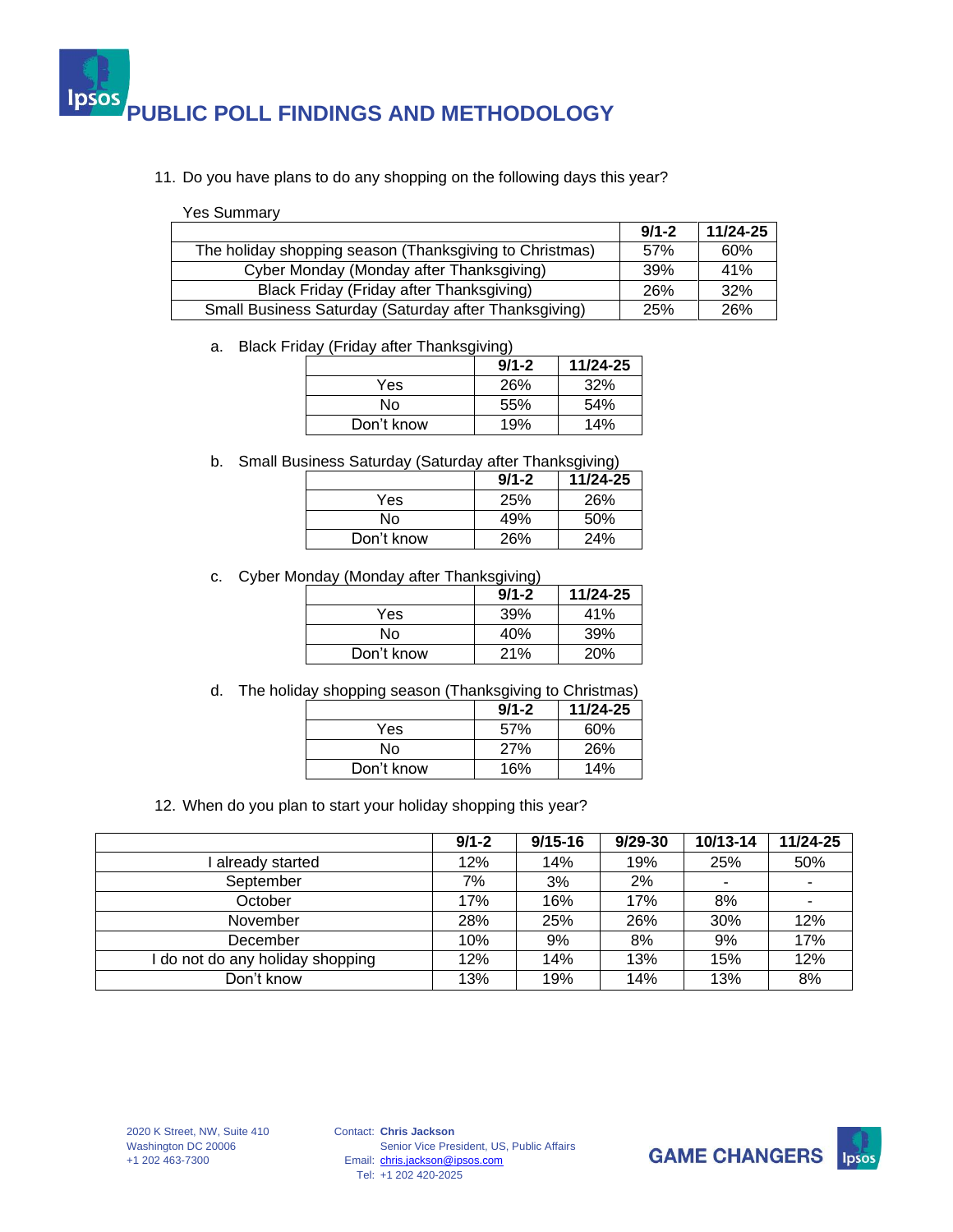

13. Comparing this holiday season with previous years, which of the following are you doing or plan to do?

Yes Summary

|                                                                       | 11/24-25   |
|-----------------------------------------------------------------------|------------|
| Doing more holiday shopping digitally this year                       | 66%        |
| Cancelling typical holiday travel plans                               | 62%        |
| Buying gifts for less people this year                                | 54%        |
| Sending gifts to more people this year instead of in-person exchanges |            |
| Buying more gifts from local businesses this year                     | 41%        |
| Spending more time on holiday decorations this year                   | <b>24%</b> |
| Spending more money on holiday shopping season this year              | 21%        |
| Buying gifts for more people this year                                | 19%        |
| Spending more money on holiday decorations this year                  | 16%        |

a. Spending more money on holiday shopping season this year

|     | 11/24-25 |
|-----|----------|
| Yes | 21%      |
| No  | 79%      |

b. Doing more holiday shopping digitally this year

|     | 11/24-25 |
|-----|----------|
| Yes | 66%      |
| N٥  | 34%      |
|     |          |

c. Spending more money on holiday decorations this year

|     | 11/24-25 |
|-----|----------|
| Yes | 16%      |
| No  | 84%      |
|     |          |

d. Spending more time on holiday decorations this year

|     | 11/24-25 |
|-----|----------|
| Yes | 24%      |
| No. | 76%      |

e. Buying gifts for more people this year

|     | 11/24-25 |
|-----|----------|
| Yes | 19%      |
| No  | 81%      |

f. Buying gifts for less people this year

|     | 11/24-25 |
|-----|----------|
| Yes | 54%      |
| No  | 46%      |

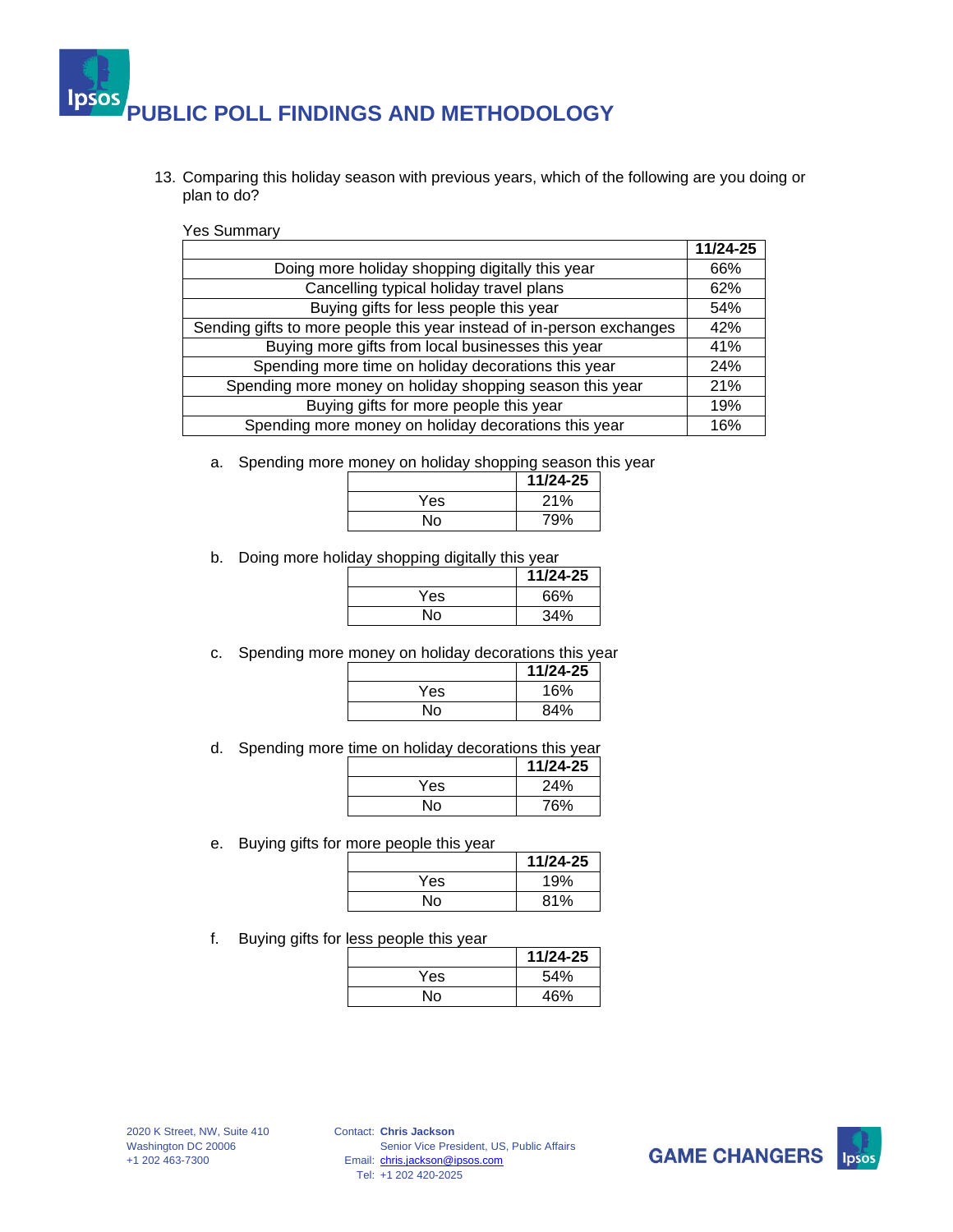

g. Sending gifts to more people this year instead of in-person exchanges

|     | 11/24-25 |
|-----|----------|
| Yes | 42%      |
| No. | 58%      |

h. Buying more gifts from local businesses this year

|     | 11/24-25 |
|-----|----------|
| Yes | 41%      |
| No  | 59%      |

i. Cancelling typical holiday travel plans

|     | 11/24-25 |
|-----|----------|
| Yes | 62%      |
| N٥  | 38%      |

14. How comfortable are you with the safety of shopping inside stores for your holiday shopping?

|                        | $9/29-30$ | 11/24-25 |
|------------------------|-----------|----------|
| Very comfortable       | 23%       | 18%      |
| Somewhat comfortable   | 34%       | 40%      |
| Not very comfortable   | 26%       | 26%      |
| Not at all comfortable | 13%       | 14%      |
| Don't know             | 4%        | 2%       |
| Comfortable (Net)      | 58%       | 58%      |
| Not comfortable (Net)  | 38%       | 40%      |

15. For each of the statements below, indicate your level of agreement.

Total Agree Summary

|                                                             | 7/21-22 | $8/4 - 5$ | 11/24-25 |
|-------------------------------------------------------------|---------|-----------|----------|
| I feel safer in stores that require masks for everyone      | 76%     | 77%       | 77%      |
| I feel safer in public places when others are wearing masks | 74%     | 76%       | 75%      |
| I feel safer in public places when I have a mask on         | 72%     | 74%       | 74%      |

a. I feel safer in public places when I have a mask on

|                            | $7/21 - 22$ | $8/4 - 5$ | 11/24-25 |
|----------------------------|-------------|-----------|----------|
| Strongly agree             | 45%         | 45%       | 40%      |
| Somewhat agree             | 28%         | 28%       | 34%      |
| Neither agree nor disagree | 16%         | 14%       | 17%      |
| Somewhat disagree          | 5%          | 4%        | 4%       |
| Strongly disagree          | 6%          | 8%        | 5%       |
| Agree (Net)                | 72%         | 74%       | 74%      |
| Disagree (Net)             | 11%         | 12%       | 9%       |

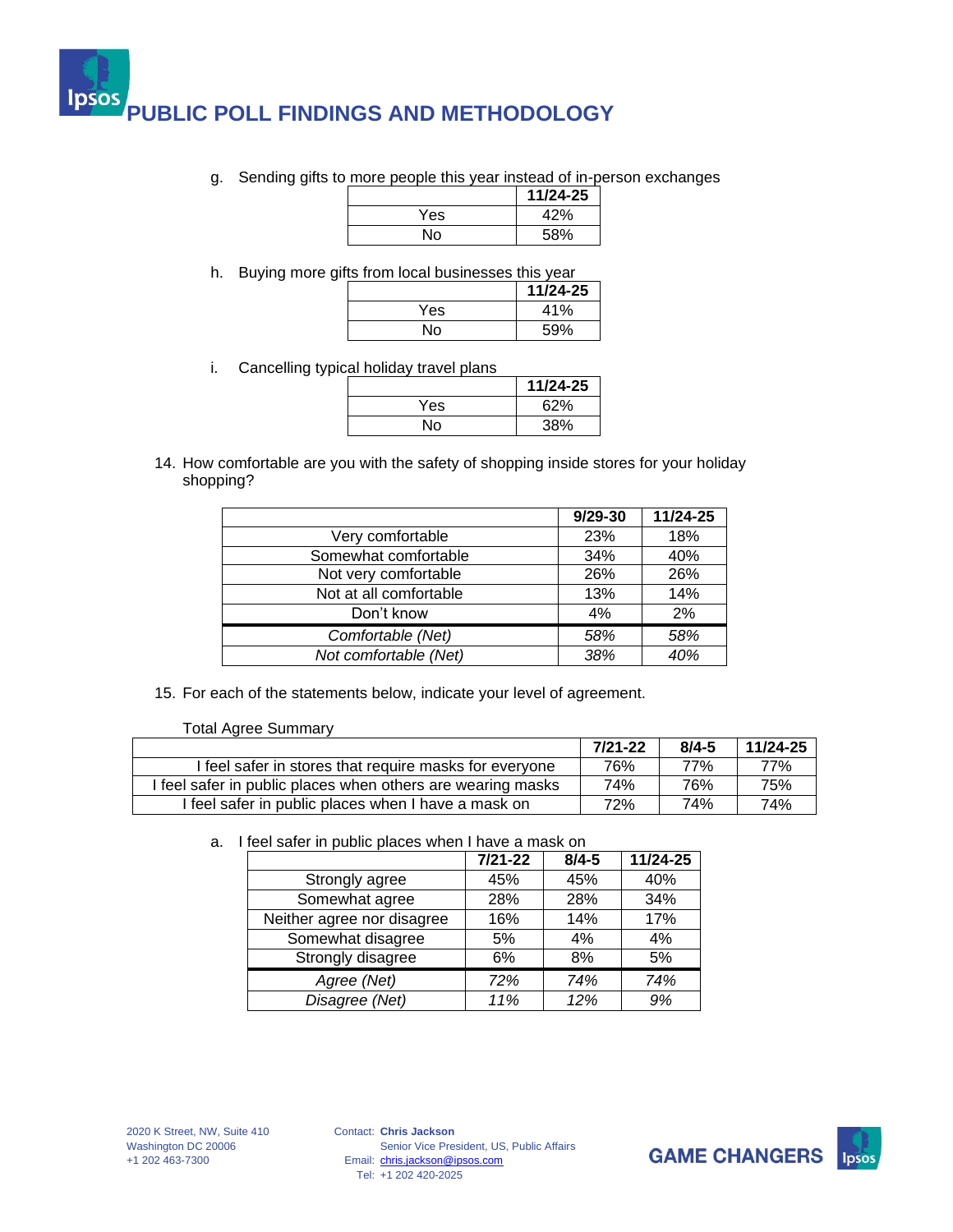b. I feel safer in public places when others are wearing masks

|                            | $7/21 - 22$ | $8/4 - 5$ | 11/24-25 |
|----------------------------|-------------|-----------|----------|
| Strongly agree             | 48%         | 50%       | 44%      |
| Somewhat agree             | 26%         | 27%       | 31%      |
| Neither agree nor disagree | 15%         | 13%       | 17%      |
| Somewhat disagree          | 5%          | 4%        | 4%       |
| Strongly disagree          | 6%          | 6%        | 4%       |
| Agree (Net)                | 74%         | 76%       | 75%      |
| Disagree (Net)             | 10%         | 11%       | 8%       |

c. I feel safer in stores that require masks for everyone

|                            | $7/21 - 22$ | $8/4 - 5$ | 11/24-25 |
|----------------------------|-------------|-----------|----------|
| Strongly agree             | 50%         | 53%       | 49%      |
| Somewhat agree             | 26%         | 24%       | 28%      |
| Neither agree nor disagree | 13%         | 13%       | 15%      |
| Somewhat disagree          | 6%          | 4%        | 4%       |
| Strongly disagree          | 5%          | 7%        | 4%       |
| Agree (Net)                | 76%         | 77%       | 77%      |
| Disagree (Net)             | 11%         | 11%       | 8%       |

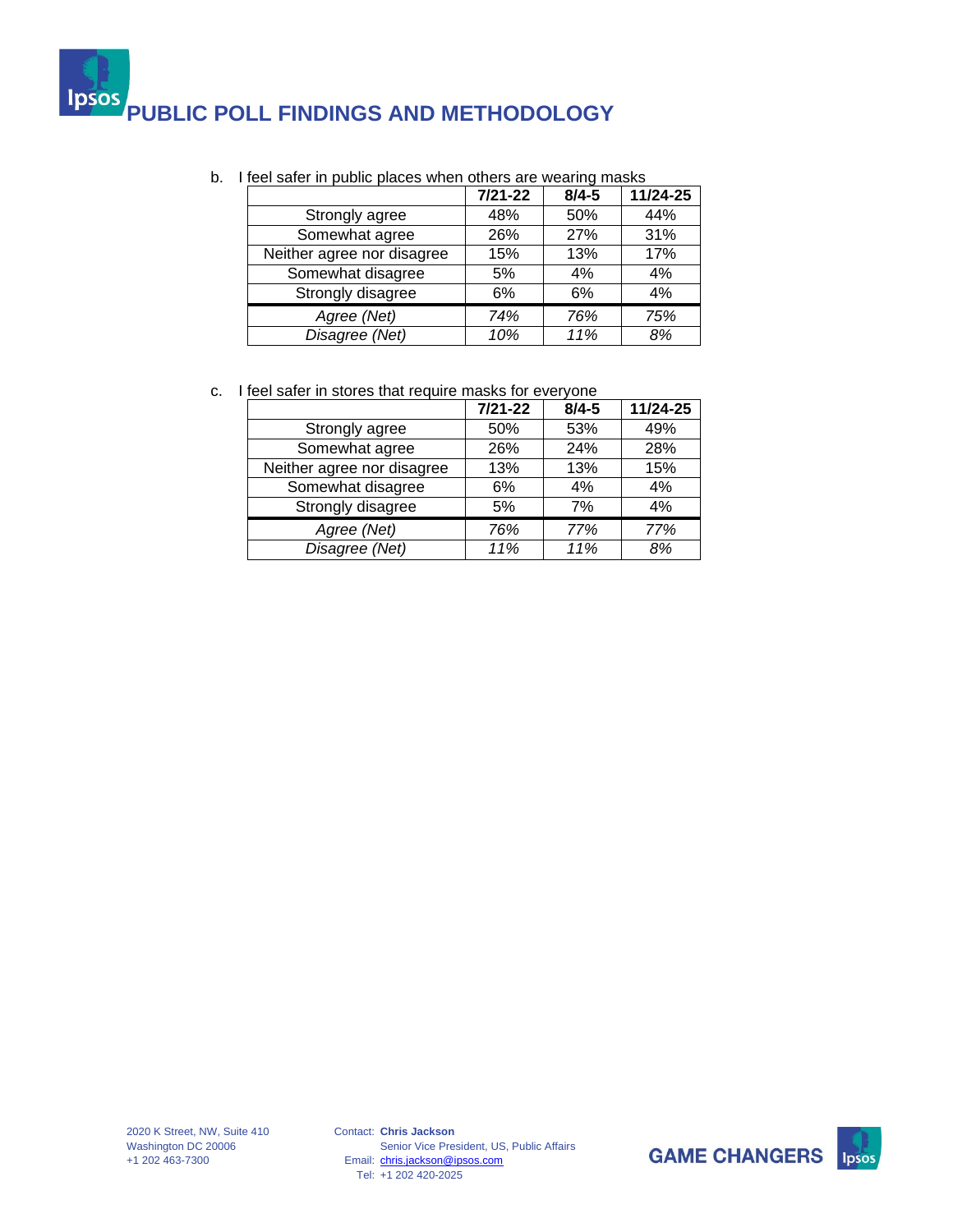### **About the Study**

These are some of the findings of the eighteenth wave of an Ipsos poll conducted between November 24-25, 2020. For this survey, a sample of 1,114 adults age 18+ from the continental U.S., Alaska, and Hawaii was interviewed online in English.

- The first wave was conducted between April 10-13, among 1,114 U.S. adults
- The second was conducted April 17-20, 2020, among 1,111 U.S. adults
- The third was conducted April 27-28, 2020, among 1,112 U.S. adults
- The fourth was conducted May 4-5, 2020, among 1,114 U.S. adults
- The fifth wave was conducted May 14-15, 2020, among 1,114 U.S. adults
- The sixth wave was conducted May 28-29, 2020, among 1,113 U.S. adults
- The seventh wave was conducted June 8-9, 2020, among 1,113 U.S. adults
- The eight wave was conducted June 23-24, 2020, among 1,113 U.S. adults
- The ninth wave was conducted July 21-22, 2020, among 1,115 U.S. adults
- The tenth wave was conducted August 4-5, 2020, among 1,111 U.S. adults
- The eleventh wave was conducted August 18-10, 2020, among 1,115 U.S. adults
- The twelfth wave was conducted September 1-2, 2020, among 1,113 U.S. adults
- The thirteenth wave was conducted September 15-16, 2020, among 1,113 U.S. adults
- The fourteenth wave was conducted September 29-30, 2020, among 1,115 U.S. adults
- The fifteenth wave was conducted October 13-14, 2020, among 1,114 U.S. adults
- The sixteenth wave was conducted October 27-28, 2020, among 1,115 U.S. adults
- The seventeenth wave was conducted November 10-12, 2020, among 1,113 adults

The sample for this study was randomly drawn from Ipsos' online panel (see link below for more info on "Access Panels and Recruitment"), partner online panel sources, and "river" sampling (see link below for more info on the Ipsos "Ampario Overview" sample method) and does not rely on a population frame in the traditional sense. Ipsos uses fixed sample targets, unique to each study, in drawing a sample. After a sample has been obtained from the Ipsos panel, Ipsos calibrates respondent characteristics to be representative of the U.S. population using standard procedures such as raking-ratio adjustments. The source of these population targets is U.S. Census 2016 American Community Survey data. The sample drawn for this study reflects fixed sample targets on demographics. Post-hoc weights were made to the population characteristics on gender, age, race/ethnicity, region, and education.

Statistical margins of error are not applicable to online non-probability polls. All sample surveys and polls may be subject to other sources of error, including, but not limited to coverage error and measurement error. Where figures do not sum to 100, this is due to the effects of rounding. The precision of Ipsos online polls is measured using a credibility interval. In this case, the poll has a credibility interval of plus or minus 3.3 percentage points for all respondents. Ipsos calculates a design effect (DEFF) for each study based on the variation of the weights, following the formula of Kish (1965). This study had a credibility interval adjusted for design effect of the following (n=1,114, DEFF=1.5, adjusted Confidence Interval=+/-4.8 percentage points).

- The first, fourth, fifth, sixth, seventh, eighth, ninth, eleventh, twelfth, thirteenth, fourteenth, fifteenth, sixteenth, and seventeenth waves of this study have a credibility interval of plus or minus 3.3 percentage points for all respondents.
- The second, third, and tenth waves of this study have a credibility interval of plus or minus 3.4 percentage points for all respondents.

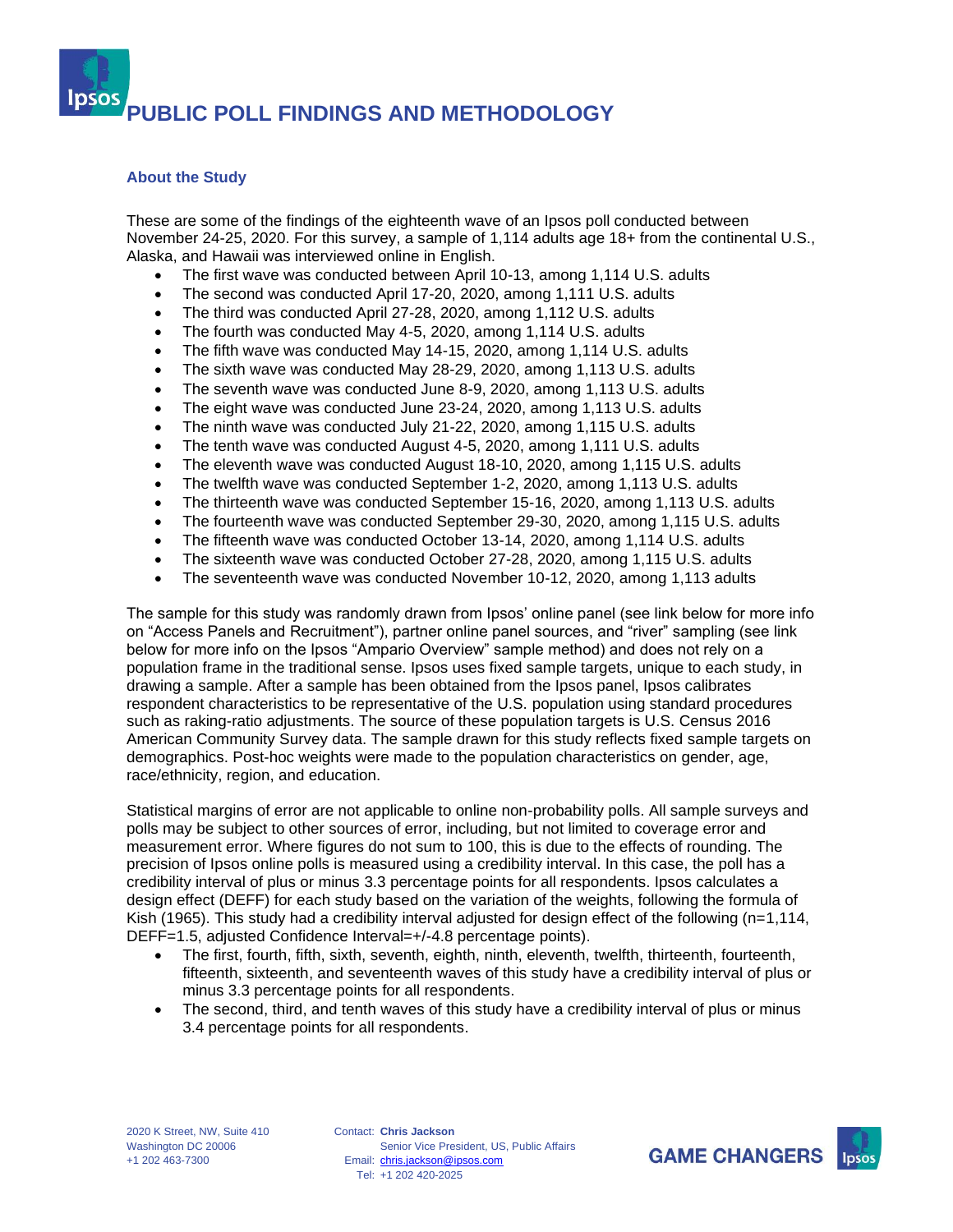

#### **For more information on this news release, please contact:**

Chris Jackson Senior Vice President, US Public Affairs +1 202 420-2025 [chris.jackson@ipsos.com](mailto:chris.jackson@ipsos.com)

Mallory Newall Director, US Public Affairs +1 202 420-2014 [mallory.newall@ipsos.com](mailto:mallory.newall@ipsos.com)